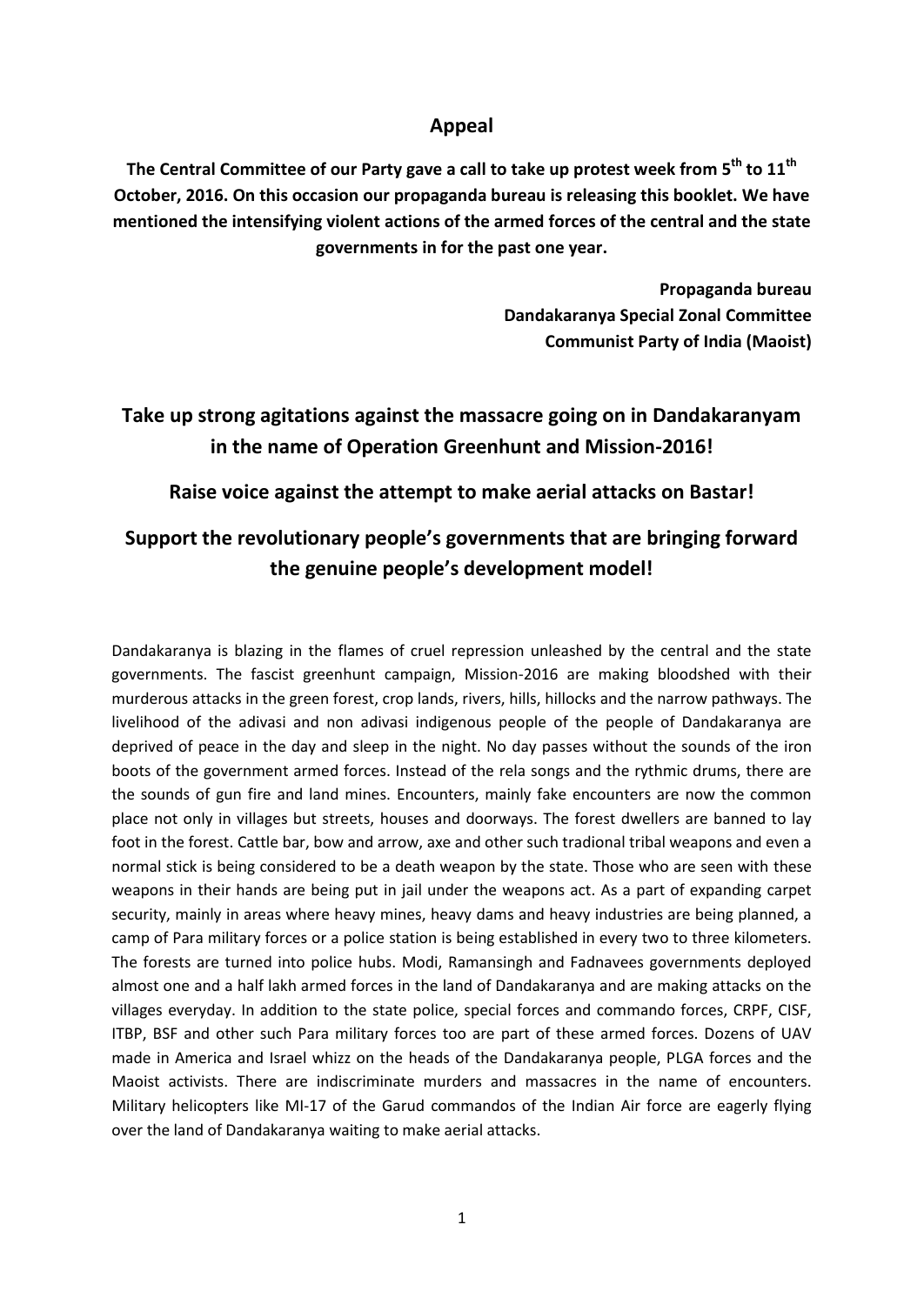The governments consider the interests of the domestic and foreign corporate organisations that are drowned in economic and financial crisis and thus took up liberalisation, privatisation and globalisation policies high on their agenda. 'Make in India', 'Make in Chathisgarh', 'Digital India; and other such slogans came forward from this agenda. These governments bring forward the corporate development model favorable to the neo colonial type of exploitation and are trying to hand over the lands, forests, rivers and the mineral resources under the ground belonging to the farmers and the tribals of the country to TATA, Jindal, ESSAR, Necco Jaiswal Vedantha, Mithal, Reliance and other such domestic corpoate organisations and many other foreign corporate organisations. They made many MoUs for the purpose. So the ruling classes are eager to annihilate the janathana sarkars, its leadership, the CPI (Maoist) leading the sarkars, the People's Liberation Guerilla Army and the whole Dandakaranya revolutionary movement. By suppressing the revolutionary movement they wish to suppress the militant anti displacement struggles.

Day by day the multipronged war is taking intense form for the interests of and with the complete aid and partnership from, the imperialists and the corporate organisations.

During his visit in 2015 May Modi announced four schemes to exploit the natural resources of Bastar with an investment of 25 thousand crores. He, together with the Chief Minister Ramansingh met the representatives of the multinational companies in Naya Raipur and said, 'there are vast forest, water and mineral resources in Chathisgarh. We shall provide all facilities and basic infrastructure for the exploitation of these resources. Support 'Make in Chathisgarh'. We shall rid the Maoist danger in a short while'. A special cell was formed for the suppression of the Maoist activities in the internal security department in the Prime Minister's Office. The national security adviser Ajith Dobal and the special adviser to the Prime Minister on Naxalite activities, K.Vijayakumar, the DGs of the paramilitary forces and the centrla intelligence officers visited Raipur and Jagadalpur regularly and formulated schemes for the suppression of the revolutionary movement. Since 2015 September Ajith Dobal, K.Vijaykumar, CRPF Director General Durga Prasad isited Raipur, Jagadalpur, Dantewada, Bijapur, Sukma in Chathisgarh and Nagpur and Gadchiroli in Maharashtra.

Since the visit of Ajith Dobal in the first week of October and that of Vijaykumar in the second week, a meeting of the higher officials of the police and Airforce in Raipur decided to make aerial attacks on the Maoists. Immediately after this decision the Chathisgarh Special Task Force (STF), Telangana Greyhounds, COBRA Commando force and the Garud commandos of the Airforce together conducted firing practice drills through three helicopters in the Karregutta area in the jurisdiction of the Tallagudem police station of the Bijapur district on theborder of Telangana state on the side of river Godavari. The then ADG (Naxals Operation) RK. Vij announced the same in Raipur. But the police and Airforce higher officials announced that when the Moists attacked their armed forces Garud commandos would fire. It means that at any time and any place they would fire and bomb. The fact that 90 per cent of the deceased in the aerial attacks of America and its friendly countries Afghanistan, Iraq and Syria are ordinary people reveals the danger of the people of Dandakaranya.

A meeting of the chief minister of 10 Maoist effected states. The new policy formulated for the supprression of the Maoists was given the final form. In the national convention of the DGPs in Baloj in Gujarat under the leadership of Modi in the third week of December, the suppression of the Maoist movement was discussed as the main agenda and decisions made. They prepared a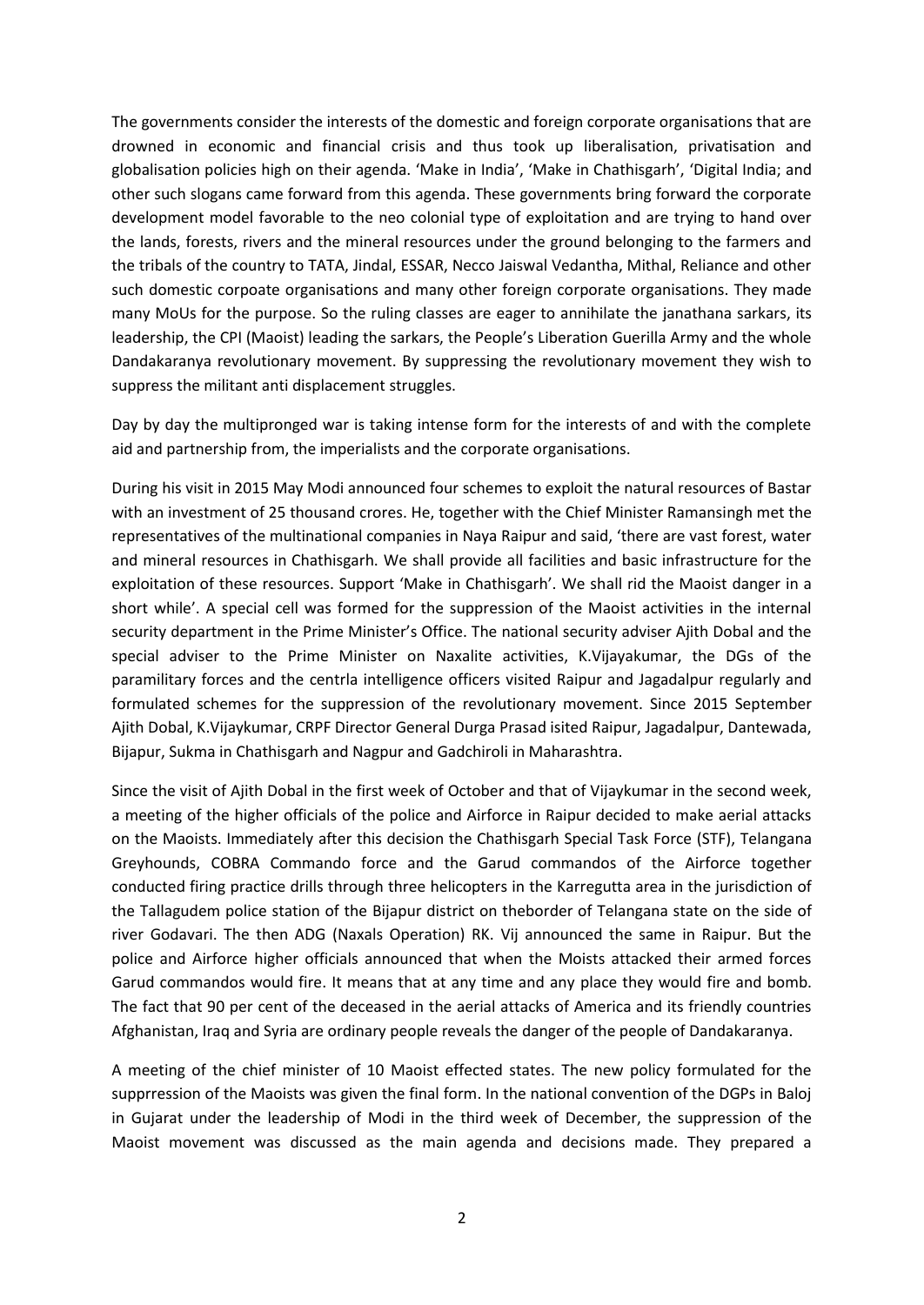reactionary plan to suppress the Dandakaranya revolutionary movement by the end of 2016 in the name of 'Mission-2016'.

As a part of it there are intensifying fake encounters, massacres on guerilla forces, attacks on villages, arrests, tortures, rigorous imprisonments, mass rapes on women, burning of houses, loot, destruction of properties, destruction of crops, attacks on weekly markets, ill propaganda on the revolutionary movement, fake surrenders, sanctions on media, attacks on democrats, attacks on media personnel.

## **Cruel murders in the name of encounters**

Physical annihilation of human being is the most severe form of violence. This physical annihilation is going on in the name of encounters. Majority of these encounters are going on the ordinary people, activists of mass organisations, revolutionaries and those who are leading a normal life after leaving the movement. They are caught unarmed and killed. Such incidents have become a normal affair. The fact that there are fake encounters on unarmed people does not mean that those on the armed guerillas are real encounters. The law says that police must fire only for self protection and that they have to fire only below the hip in inevitable conditions. The police always say that they fired only for their self protection. But in fact the police gather information of the guerilla forces through informers and the police and Para military forces enter the forests secretly with a concrete plan to eliminate them. The guerilla forces are gheroied many rounds and fired without any warning. Shells are thrown indiscriminately. Those injured and caught are tortured severely and killed. Women are sexually assaulted and murdered. So all the encounters are undoubtedly police murders.

On the 29<sup>th</sup> of July 2015, 400 police and Para military forces attacked Nehadi villge in Darbha division and made indiscriminate firing on the artists of Chetana Natya Manch who were preparing for the martyrs day celebrations. In this firing artist Hemula Podiyal died on the spot. Later they put 19 artists in a house and tried to burn it. The artists somehow managed to come out of the house and the police arrested them.

On the 19<sup>th</sup> September 2015 unarmed Maoists Sonadhar, Lakshman were caught along with a panchayat secretary Muchaki Ghasiram and were murdered. Sonadhar and Lakshman working in Darbha division of Dandakaranya went to Bojaguda village on the border of Chathisgarh-Odissa on duty. The village comes under the juridsiction of Madhili police station of Malkangiri district. The joint team of the forces of the two states caught them and made severe tortures in front of the villages. They suspended them heads down and poked their bodies with swords and bayonets, cut their tongues, cut their hands and murdered them.

On the 21<sup>st</sup> of September 2015, Birusu Aathram of Gattepalli village of Etapalli taluka near Perimili of Gadchiroli district was stopped by the police on his way back home on a motorcycle. He was shot in the hand and later provided first aid. They warned him not to tell even his wife and stuffed ten thousand rupees in his pocket. The same day another farmer was fired by the police and injured in Kurkeda taluka. As a result he became handicapped.

On 26<sup>th</sup> September 2015, a tribal leader Pottavi Mangu of Pumbad village of the Ganguluru police station area in Bijapur district was murdered. Initially the police attacked the village and made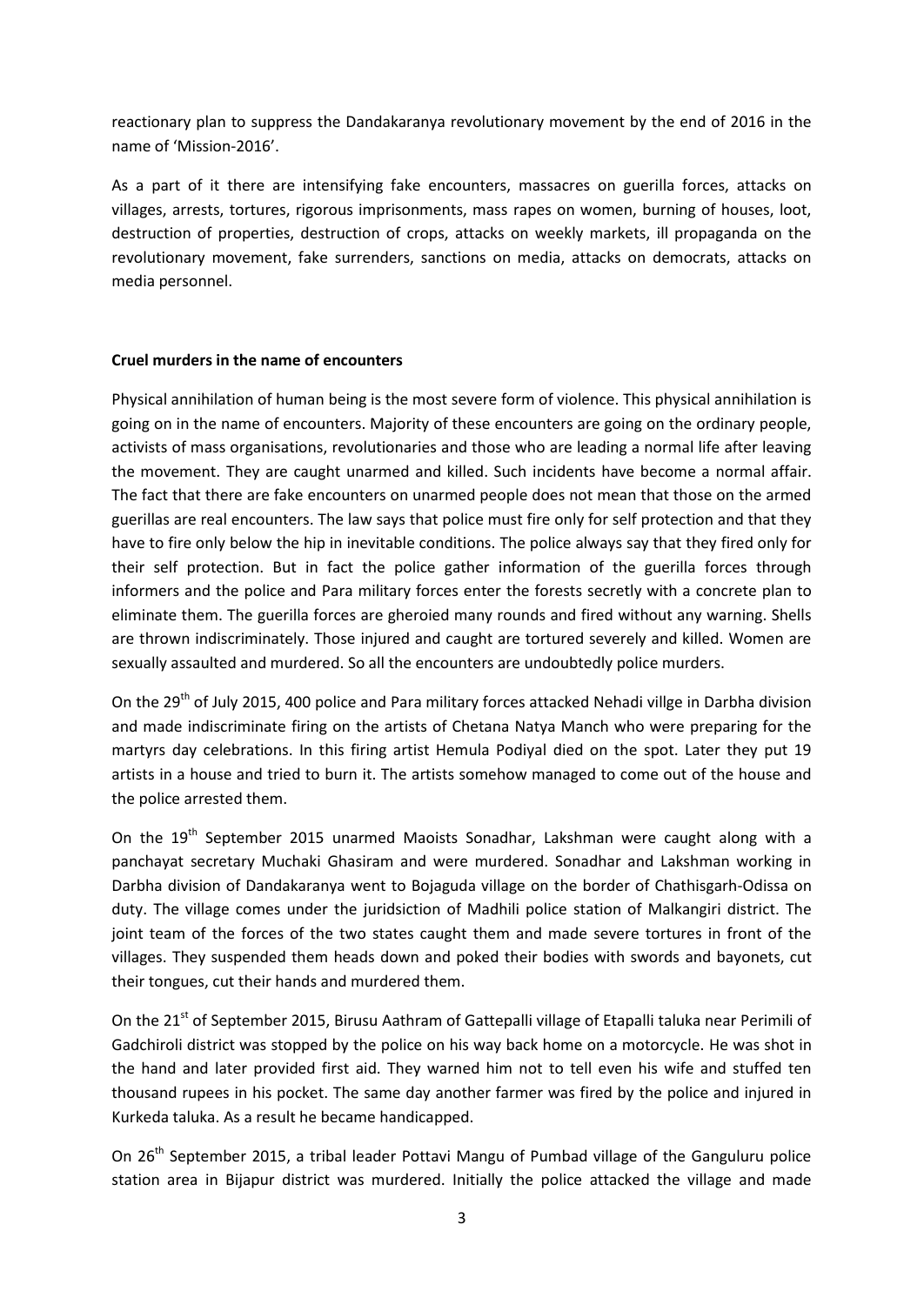indiscriminate firing. In this firing 15 year old Rukni died. The police put the dead body on the way and waited along the bushed. The president of the jaathana sarkar Mangu came to take the body when he was caught. The police made inhuman tortures on him. They fired his hands, cut his tongue and finally killed him.

In the first week of November a youth Doddi Arjun was killed in Jegurugonda area.

On the  $2^{nd}$  November 2015 Bhaman of Koddeli village in the limits of Orcha police station of Narayanpur district was caught while he working in his field. He was tortured for 15 days and murdered. The murder was covered up with a tale of suicide.

In Arlampalli village in the limits of dornapal police station of district Sukuma, village youth Dudi Bheema, Vetti Lachu, Sodi Mooya were murdered on  $3<sup>rd</sup>$  November 2015. The people came across police while they were going to their fields. Mooya saw Bheema and Lachu being caught by them and beaten. He started running away when the police killed him from the back. Bheema and Lachu, the eye witnesses for the murder were made to carry his dead body. Later they too were killed in a bid to eliminate the witness for their murder. The relatives of Dudi Bheema Dudi Hidime, Dudi Deve and Dude Jogi are eye witnesses for these cruel murders.

The government armed forces attacked many villages in Maad division on the  $27<sup>th</sup>$  November 2015. During these attacks they caught tribals Motu of Alveda village and Rengu of Vedamametta village and murdered them.

Sannaru Kachalam a 38 year old person of Madamanar village in the limits of Dhanora police station of Narayanpur district was caught from his house in front of his wife and three children on the  $17<sup>th</sup>$ of December 2015. The next day he was killed near Kejjum village in the limits of Vayanar police station in Kondagaon district. Police said that there was an encounter in which the commander of Benuru LOS with a reward of 8 lakhs was killed. In fact Sannaru was a native of Adewada village of Bijapur district. He joined the squad and worked until 2007 as the LOS Commander in Benuru. Later he left the movement are sarted living a normal life as a farmer. After a few days he went to Madamanar village on the request of the villagers and took the role of land priest. The police killed him.

Lakmu a young man of Koppem village in the limits of Pakhnar police station of Bastar district was picked up from a tamarind tree and Sinu of Badangpal village was picked up from his house on the 25<sup>th</sup> December and were killed with gunfire in Bondametta of the Darbha police station limits.

Police attacked the weekly market of Kuthul in Maad area of Narayanpur district on the first day of the year 2016. Two guerilla activists Munna and Lakku were caught unarmed and killed in front of the people. While Lakku climbed a tree in a bid to escape from the police, they saw him and made him sit near the trunk and killed him.

Jaith Korram of Vedama village and Boti Kasyap of Kuduru village of the Kondagaon district were caught in the weekly market in Kuduri on the  $4<sup>th</sup>$  January 2016 by the District Reserve group (DRG). The next morning they were killed. The police tell taled that they killed two maoists in an attempt to foil an ambush of the maoists on the police. The IG of Bastar Kalluri announced that there was a reward of 5 lakhs on one and 3 lakhs on another of the deceased.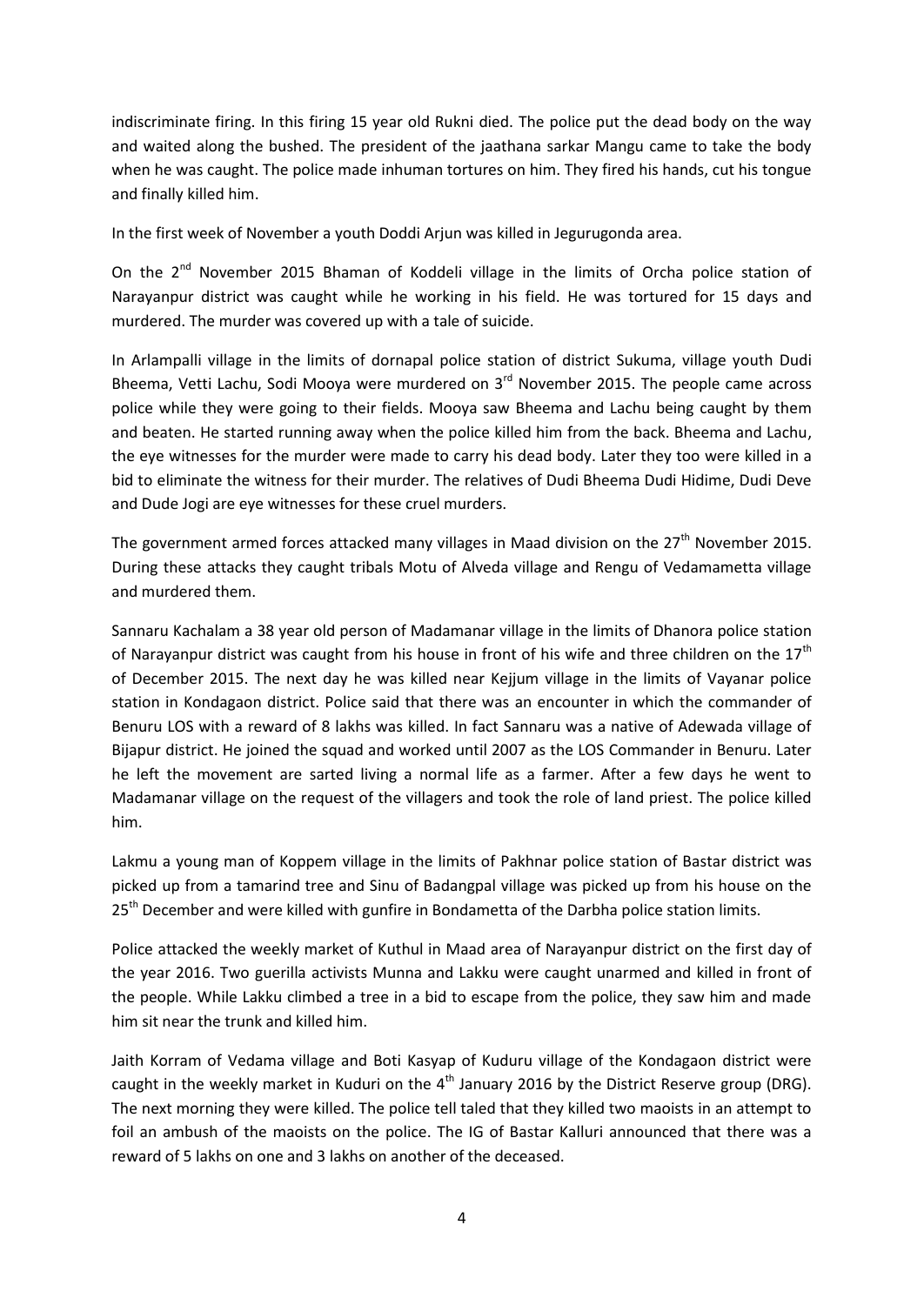On 11<sup>th</sup> January 2016 police attacked Sendra village in the border of Chathisgarh-Maharashtra and picked up a youth Vinod. The whole village witnessed his killing.

The people of Jojod village of Bijapur district were levelling their lands in the campaign called by the revolutionary movement when they were attacked on the  $15<sup>th</sup>$  of January 2016. Oyamm Munna, Majji Budhram, Madakam Pandu and a 14 year old girl Oyam Tulasi died in the indiscriminate firing. Another two girls too were severely injured inthis incident. While one girl was taken for treatment by her family, the police arrested and put her in jail. The parents of another girl Oyam Mothi feared arrest and did not take her for treatment. The PLGA doctors tried their best but in vain. She breathed her last on the 9<sup>th</sup> February. Thus the number of the deceased went up to five.

On the 18<sup>th</sup> January 2015 a girl Jareena of Thummirgunda village in Kutru area of Bijapur district was caught, tortured, mass raped and killed on the  $19<sup>th</sup>$ . Kalluri announced that a woman commander died in ann encounter. In fact Jareena worked in the guerilla squad earlier. But party sent her home due to certain reasons. She was living a normal life when the police committed this attrocity.

On the 27<sup>th</sup> January 2016 police attacked Lakhpalli village in the limits of Kattekalyan police station of Dantewada district, caught members of mass organisation Balsingh, Kanki and Maasa and killed them.

In the limits of Polempalli police stationof Sukuma district Vanjam Santhi and Sariyam Pojje of Paalemadugu village were arrested, raped and murdered.

In the month of January Sodi Soval of Eekum village under the jurisdiction of Basaguda PS of Bijapur district was caught and killed similarly Madakam Raju and Madakam Maada, the youth of Singaram and Ithampara villages of Gollapalli police station of Sukuma district were picked up and killed.

On the 31 $^{\text{st}}$  of January 2015, a leader of mass organisation of Chinthaguppa village Kunjami Linga was arrested at his house and killed in front of the whole billage. They announced that an 8 lakh rewardee Maoist died in an encounter.

The president of the Singaram janathana sarkar Kursam Dharmanna and a member of the janathana sarkar Vatre Rajal were arrested from Vanjalvaaya village under the Gollapalli police station in Sukma district. They were severely tortured and killed.

On the 5<sup>th</sup> February 2016 Adama Kasyap, a farmer of Tundera village under Mardum PS in Bastar district was picked up from his house and killed. He was earlier arrested with the false allegation that he is in contact withh Maoist activities. He was in Jagadalpur jail for the past two years and more. He was released only a week back and now police killed him. Soni Sodi challenged this fake encounter in the High Court through a writ petition and was returning when she was attacked with chemicals and injured in the face.

The Maharashtra-Chathisgarh joint forces attacked the Kokkera village in the limits of the Parsegarh police station in Bijapur district on the 13<sup>th</sup> February 2016 and opened indiscriminate fire on the villagers who were fishing in the pond. Pallo Sukku, Podiyam Sukhram, Kumma Somal died in this firing.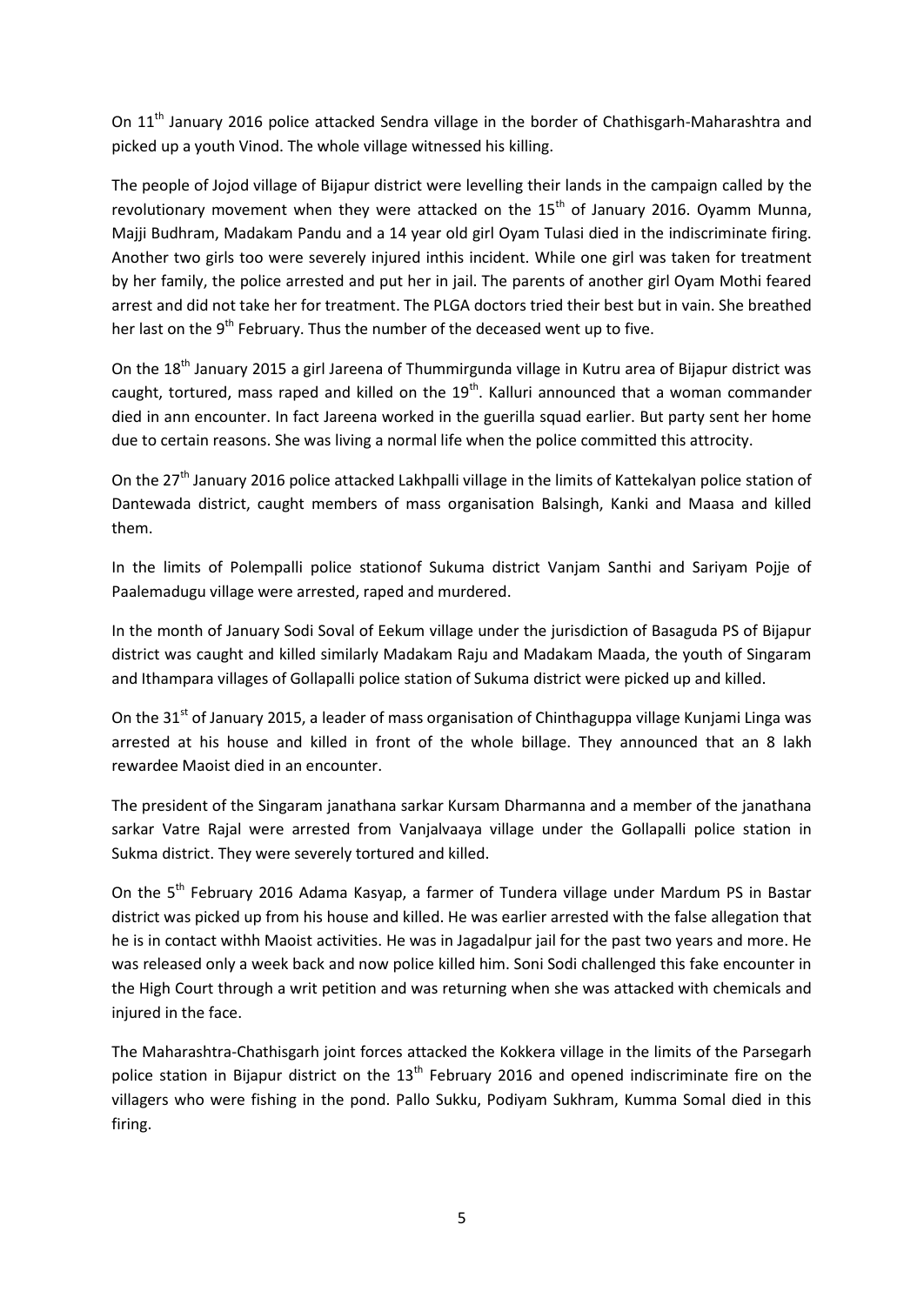Baldev Korram was a 25 year old youth of Kodenar village in Kondagaon district. He worked in PlGA for five years and left it on the  $12<sup>th</sup>$  of February 2016. On the February  $17<sup>th</sup>$  police went to his house and took him away. The family members requested the police 'not to kill but put in jail', but in vain. He was killed the next day. It was announced that a 5 lakh rewardee Naxalite was killed near Heeramandala village with an encounter with the Maoists.

Sudram was the president of Kuduru Janathana Sarkar. He belongs to Chahapadar village of the Kuduru panchayat in the limits of Mardapal police station of Kondagaon district. He was taken from his house on the 25<sup>th</sup> of March and killed the next day. The tale is the same old one. He was claimed to be a three lakh rewardee Maoist.

On the 22<sup>nd</sup> of April 2016, Baman, a member of PLGA and Munnal, a member of militia in Kummanthog village of Kangerghati area were fired indiscriminately while they were drinking water near a borewell without any prior warning. Both of them died.

Fifty year old Sodi Pandu a farmer of Kummadthong village of the South Bastar division was caught by the police on the 23<sup>rd</sup> April 2016, put on guerilla clothes and killed near the village.

In the limits of Kattekalyan police station of Dantewada district, there was indiscriminate firing near Marjum village on the 7thh of May 2016. Podiyam Vijja, Madakam Mangal, both militia members ided in this incident.

On the 10<sup>th</sup> of May 2016, Podiyam Deva and Thathi Sukku of Kannaiguda village of Sukman district in the limits of Maraiguda police station, were plucking tendu leaf. Police opened indiscriminate firing in which both of them died. The younger brother worked in PLGA and surrendered in 2014. Subsequently he started working as assistant police. He told the media that his elder brother is not a Maoist and that he was an ordinary farmer, a father of five children. He stated that the police killed him. But who would listen to him?

Hapka Manor and Thathi Pande, a pair left the movement in 2013 and were living an ordinary life. The police picked them from Karnar village of Bijapur district on  $17<sup>th</sup>$  May 2016 and tortured severely. Pande was mass raped. Later they were murdered on  $21<sup>st</sup>$  May and was announced that two Maoists died in an encounter in between Reddi-Jargoyiyaa villages of the limits of Gangaluru police station of Bijapur district.

An activist of mass organistion Sukhram of Mudenar village of Kattekalyan area of Dantewada district was caught and subsequently killed on the  $23<sup>rd</sup>$  May 2016.

The murder of Madakam Idime of Gompadu village was widely propagated. Madakam Idime, an ordinary adivasi wman was picked up by the police while she was grinding paddy on the  $13<sup>th</sup>$  of June 2016. She was taken into the forest, cruelly assaulted and later fired all over the body. She was put on guerilla attire and police stated that a woman Maoist died in an encounter. Anyhow the struggle of the local people and the effort of a few social activists and democrats including Soni Sori brought the incident to light.

Three ordinary youth of Badesatti village in the limits of Gadiras police station of Sukma district were caught by the police on the  $27<sup>th</sup>$  June 2016 and killed.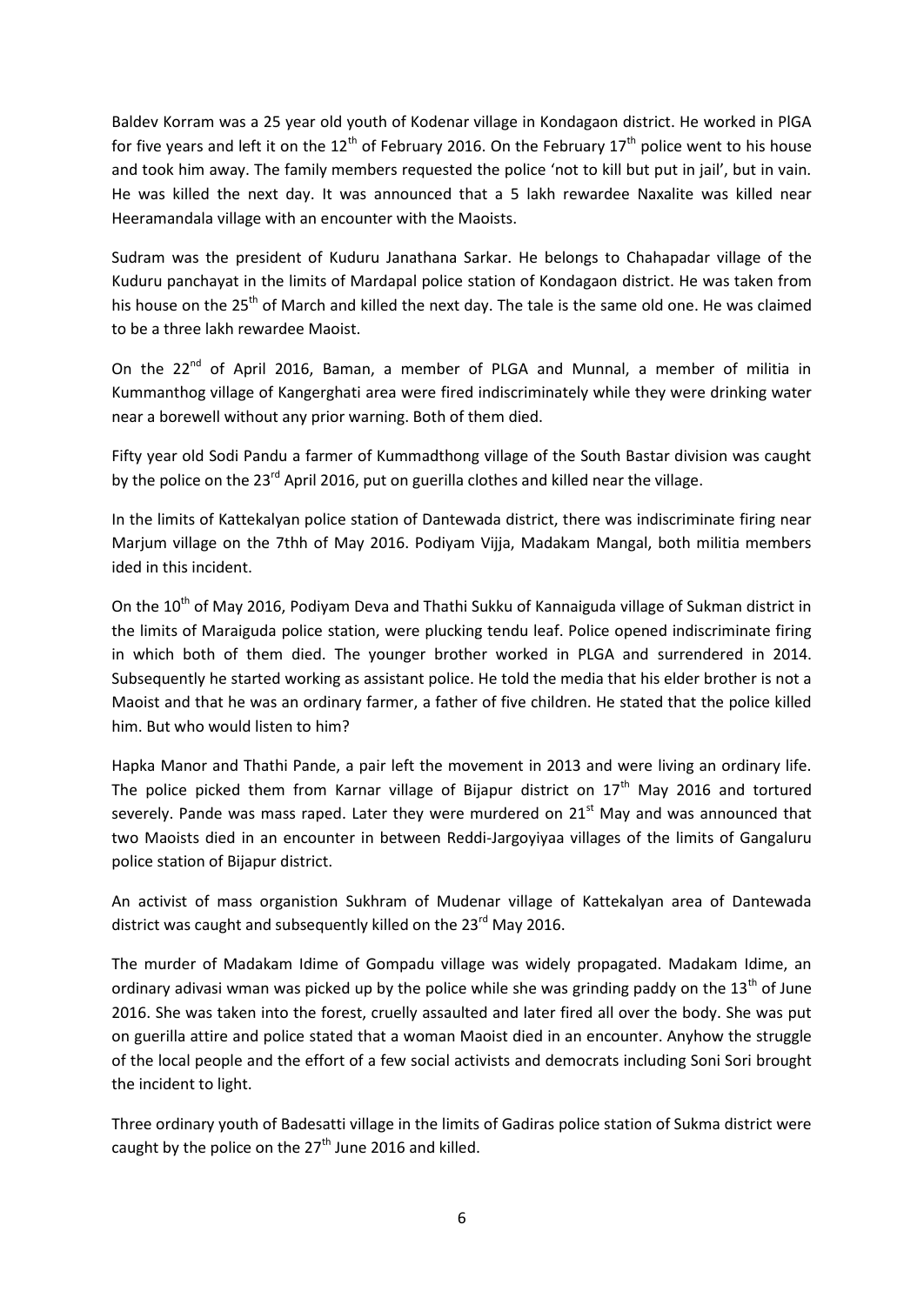A militia commander Emula Seethu of Palnar village of Bijapur district on 5<sup>th</sup> July 2016 was killed by the police.

PLGA activists Ukkas, Raju, akshman and Suduru were conspiratorially killed by the police on the 10<sup>th</sup> of July 2016. A person known to them was turned traitor, conspired and made to bring them to a certain place. The police ambushed and killed the four comrades. A few comrades could escape.

Udde Budhram a farmer of Sunchikunta village of Parsagarh police station limits of Bijapur district was murdered on 15<sup>th</sup> July 2016.

On the 23<sup>rd</sup> of July 2016, police surroundered Gaganpalli village in the kunta police station limits of Sukma district and murdered two villagers.

A villager was killed in the limits of Palanpalli police station in the same district on the 26<sup>th</sup> July 2016.

On the  $12<sup>th</sup>$  of August the police released another tale of fake encounter. Geetha Moonda, Undam Sannu, Phagu left the revolutionary movement and started to their home villages from Jharkhand. They were caught on their way and killed. The relatives of Geetha went from Poosulakka of Bijapur district and enquired the police. they showed the dead body but did not hand it over to them. Police might have felt that if the body was given it would reveal that this is a fake encounter and also the atrocity of the police. the incident of Madakam Idime is still lingering in the minds of the people while Geetha was killed. A seventy year old Arjun of Chandmetta village of Jagadalpur district was cruelly killed on  $16<sup>th</sup>$  August 2016. in order to cover up their crime they announced him to be a commander of militia. An activist of egal aid Eesa Khandelwal condemned the police act severely. She stated in the media that Arjun was arrested one year back in a weekly market and said to be a 30 year old person. He was released recently and now was killed in a fake encounter.

On 21<sup>st</sup> August a youth was caught in the forest area of Errabore of Kunta taluka, killed and announced to have died in an encounter.

Ponem Podiya, a villager was killed in a fake encounter by the government armed forces in the forest area of Bejji area of Sukma district on 24<sup>th</sup> August. In order to cover up their murder they placed a weapon on the side of his dead body. He was said to be a wanted Maoist and that there a lot of allegations on him.

# **Intensifying attacks on armed forces**

In the third phase of Greenhunt there is a severe spate in attacks on guerilla swads. The Chathisgarh-Telangana police jointly attacked the Lankapalli villae of Bijapur district on the 12<sup>th</sup> June 2015 in which comrades Madakam Deve, Kuhdam Jogi and Vivek were martyred.

In Darbha division the police forces entered into the villages in a bid to fail the martyrs memorial meetings on the 29<sup>th</sup> July. In the following indiscriminate firing Comrades Muchaki Nandal, Podiyami Oongal were killed.

C-60 commandos fired in the forest of Chimmirikal forest of Dhanora taluka in Gadchiroli district on 3<sup>rd</sup> September 2015 in which Comrade Pramod Pottavi, Comrade Ranju Majji were martyred. As per the rule the dead bodies are to be handed over to the relatives. But there are a lot of incidents in which the Dandakaranya adivasis are being harassed when they go to get the bodies of their kith and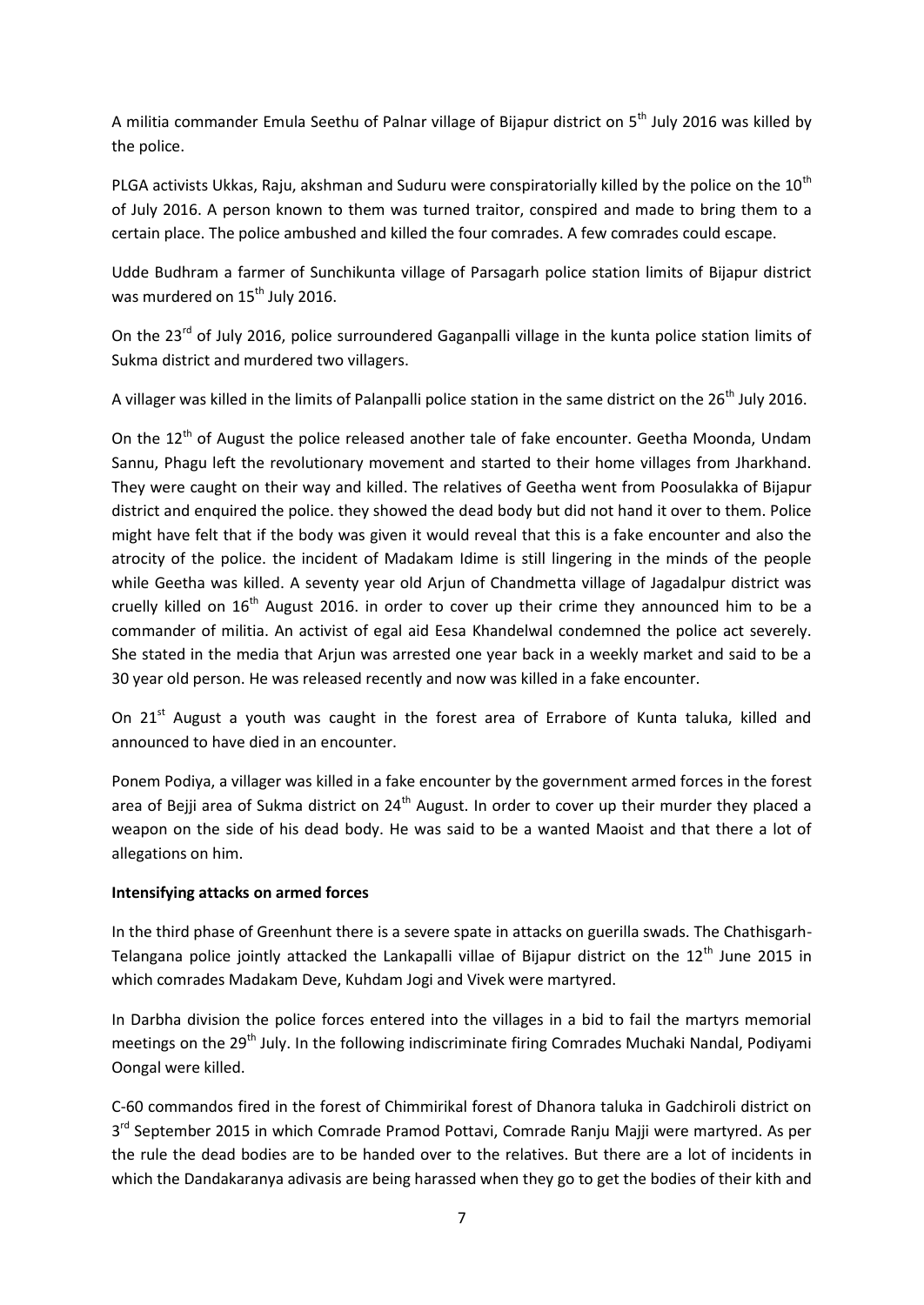kin. There are a lot of families that cannot afford to expend thousands of rupees and bury their beloved.

On the 15<sup>th</sup> September Comrades Sruth and Vidyasagar were caught live by the greyhounds police in the Thadvai jungle of Warangal district on the border of Dandakaranya. they were put to undescribable tortures and murdered. Comrade Sruthi was sexually assaulted.

On the  $7<sup>th</sup>$  of October the police attacked the guerilla squad near Chandametta village on the Thulasi Dongri mountains of Darbha division in which a PlGA activist Dudi Piso died.

On the 13<sup>th</sup> of November 2015, Comrades Rainu, Vachami Rainu, Vachami Rukni, Madakam Junki, Emula Minulu died in the police attack on the guerilla squad near Tudem village of Bhairamgarh block. Injured Rukni and Junki were caught, tortured and killed.

Comrades Madakam Mookal and Jogi died in the police attack on the guerilla squad near Dabbakunta village in Sukma district on the 19<sup>th</sup> November 2015.

The guerilla squad was near Nangalguda village in the Darbha divisiion on the 22<sup>nd</sup> November of 2015 when the armed forces attacked it. In this attack comrades Raame, Maase, Sanni and Pande died.some more injured comrades were caught tortured, raped and killed.

On the 6<sup>th</sup> January 2016, Comrade Kudiyam Kamala died in the attack of the police near Gottum village in Madded area in West Bastar division. On the  $11<sup>th</sup>$  January 2016, police attacked a guerilla team in National Park area of the Bijapur district in which Hemula Lachi was injured and caught by the police. She was severely tortured and killed.

On the 1<sup>st</sup> of March 2016 hundreds of police attacked the guerillas near Bottem village and made a big attack. In this attack comrades Gottimukkala Ramesh, Comrade Yusuf Bi, Kiske Kamulu, Naroti Sanko, Srjana, Dhansari Saarakka, Kunjam Rame, Pdam Raju and Deve martyred. Yusuf Bi, Srjana, Deve and a few other comrades were injured and caught by the police. They were severely tortured and murdered.

On the 20<sup>th</sup> of March 2016, C-60 commandos attacked near Karka village of Etepalli taluka on the 20<sup>th</sup> of March 2016 and killed Comrade Harathi Pudo and Comrade Nirmala Dumma. Harathi was seriously ill and the commandos chased and killed her.

On the 29<sup>th</sup> March 2016, 700 police gheraoed and attacked the guerillas in the forest between Thirka and Sulenga in Narayanpur district in which Comrades Korram Sonaru, Gaando and Janaki Halami died. Comrade Janaki was caught by the police after she was injured and then murdered.

On April 19<sup>th</sup> 2016, commandos indiscriminately fired on the guerilla squad that was discussing the problems of the people in Kudukellu village in Bhamragarh taluka. In this firing the deputy commander Comrade Saritha Kovasi was injured and caught. The diehard C-60 commandos killed the woman comrade mercilessly.

A local Divisional Committee member Comrade Rajitha Usendi and another comrade was taking shelter in the house of an adivasi farmer's house in Orrekassa village in Dhanora taluka on the 9<sup>th</sup> of May 2016. The owner of the house deceived them and informed the police. the police surrounded them in a big number and poured bullets from Mine proof vehicles on the guerillas. Police asked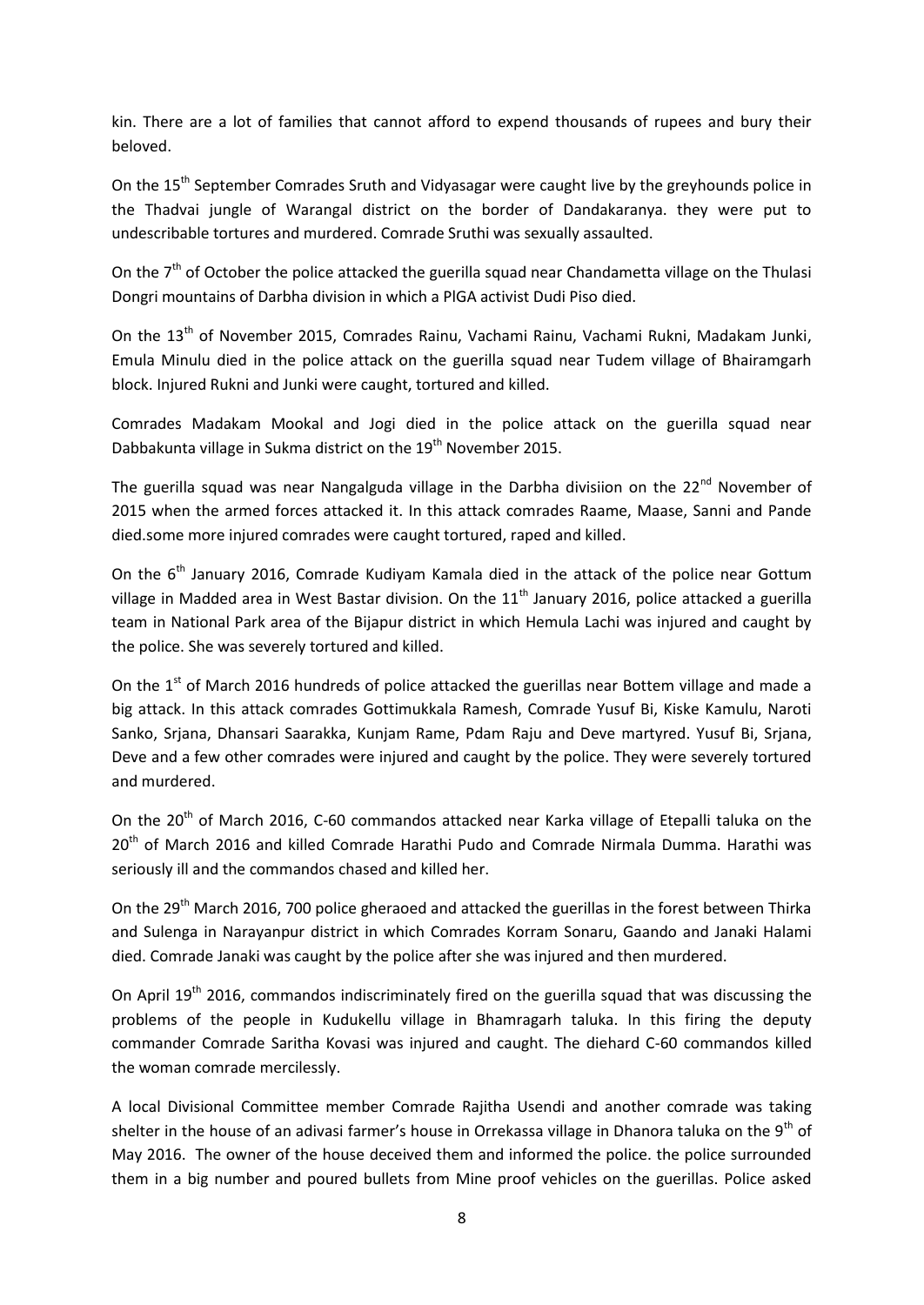them to surrender but the comrades denied. Lastly the police burnt the house from where the comrades were giving a tough resistance. While one comrade could escape Comrade Rajitha was burnt alive.

On the 19<sup>th</sup> of May 2016 police ambushed on the guerilla squad in anthagarh taluke of Kanker district in which comrade Manjula died.

Commandos made indiscriminate firing on the squad in the forest area of Veesamondi village of Etapalli taluka on the 29<sup>th</sup> June 2016 in which a young comrade Samayya was murdered.

Comrade Manila Madkam was martyred in police firing in the forest of Kohka of Dhanora taluka on the 28<sup>th</sup> of July 2016. The revolutionary activists were engaged in the preparations for the martyr's memorial week when the police fired.

In the police firing on the  $17<sup>th</sup>$  August in the surroundings of Dabbakunna village of Dantewada district four comrades were martyred. The martyrs are Mopadar Commander Joga Podiyam, Deputy commander Maanu Kovasi, medical activist Comrade Rambathi and another comrade.

The police are not only raping the woman guerillas when they are injured, but are also acting obscenely with the dead bodies of the woman comrades. They are gaining sadistic pleasure out of it. The zenith of this is that they are taking half nude and nude photos of the woman comrades in their mobile phones and videos. They are even uploading them in the internet. These stunning facts came to light when the mobile pones were seized from the dead police in the PlGA attacks.

## **Uncountable deaths**

We saw the incidents in which unarmed persons were fired and the massacres on armed guerillas. Police claim all these to be encounters. In addition to these there are some more police murders. Police did not make any statements regarding these.

On the 4<sup>th</sup> January 2016 police attacked Kunna village and beat more than 30 village men and women indiscriminately. A youth, Laalu Sodi died in this beating.

In Ganguluru PS limits of Bijapur district government armed forces attacked Pidiya, Doddi Thuknar, Handry and Gampur panchayats from 2016 February  $16<sup>th</sup>$  to  $20<sup>th</sup>$ . An eight year old innocent boy Sodi Sannu who was playing in front of his house in Harra village of Pidiya panchayat was killed in this attack. The police took away the dead body and buried it in the forest in a bid to cover up their brutality. When the women went to get the body the police said, 'There was no firing. Where do we get the dead body? We would jail you if you stay on'. The media knew about this incident. But they did not reveal it due to the undeclared ban on them. In the same occasion Kuhdam Gangal who was engaged in the procurement of forest produce was fired and the dead body was left in the same place. Five days later people got hold of it in a pathetic state.

On April 11<sup>th</sup> police fired on seven youth who went on hunting near Kandkipara of Badegudra in Jagadalpur district. In this firing a supervisor Kartam Pandu was injured. Police arrested him and another six persons who were petrified with the firing. Kartam Pandu was said to be a member of 24<sup>th</sup> platoon and that he was caught in an encounter with the police. they were foisted with an ambush case on March  $30<sup>th</sup>$  in Mailawada. Pandu was sent to hospital and the rest six in jail pandu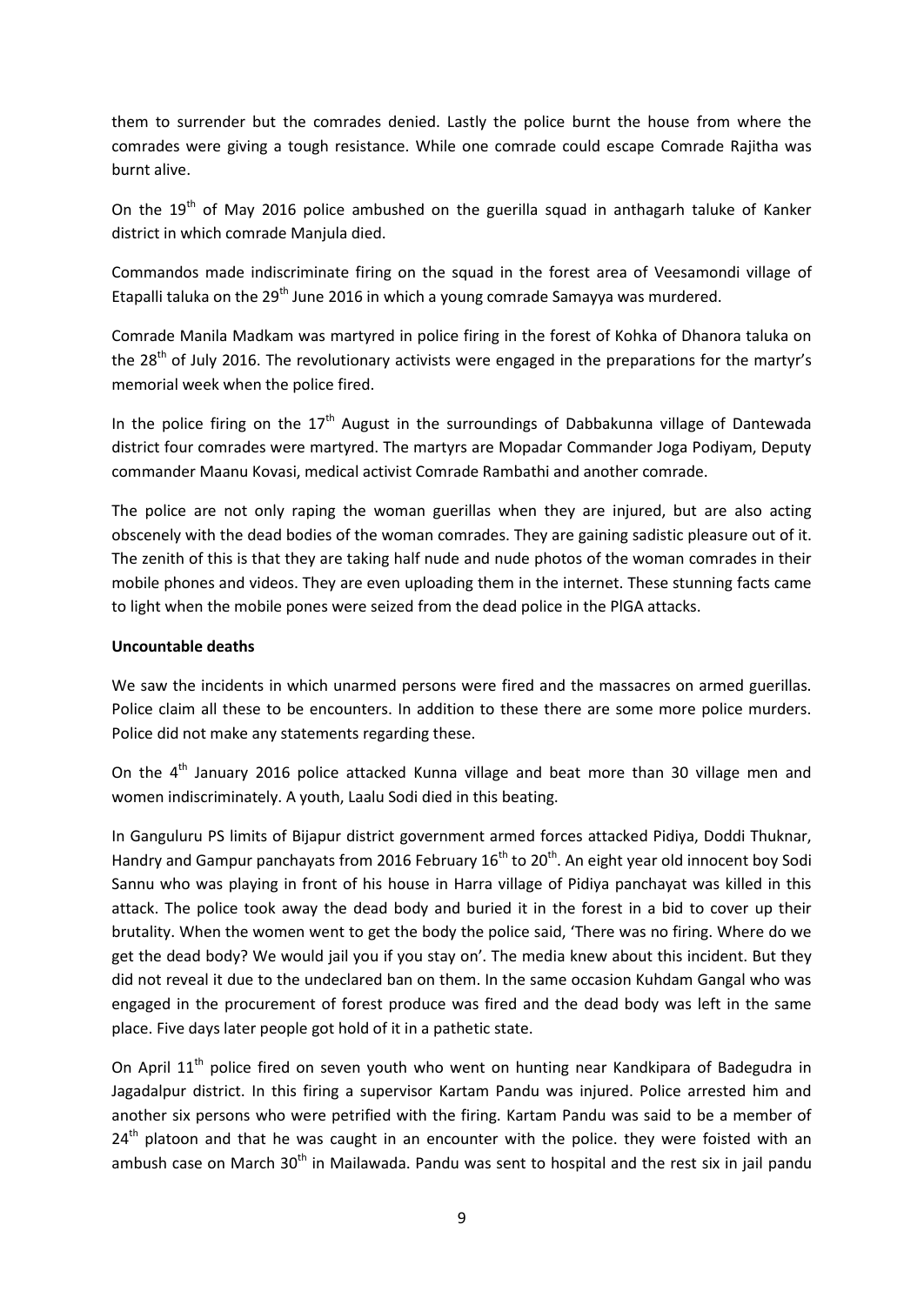escaped from the hospital. Kartam Ungal was one more person who was arrested along with Pandu. At the time of his arrest his wife Oore was in the last stage of pregnancy. She went to meet her husband. Police rejected to show him and hit her indisriminately with weapon butt. This effected her health severely. Few days later she gave birth to a son. Eager to show to her husband she took the baby to meet him. But this was not easy. Her health deteriorated with lack of food and also waiting for long time. Lastly she could see her husband with the intervention of activists of right's organisation. But shortly after she died. This is nothing but police murder.

The cruelty of the police did not end here. The family members of Ungal appealed to the court to permit him to participate in the last rites of his wife. Court too responded positively. So the police took him to Kandkipara. But he was taken back with a tale that the Maoists tried to free him.

In the second week of June the driver of the vehicle of deputy collector of Sukma district was murdered. Without any investigation the police alleged the case on Maoists. This is nothing but a false allegation on the Maoists. This reveals that the police are involved in this murder.

Police announced that a member of the  $24<sup>th</sup>$  Platoon was injured in an encounter in Badegudra Kandkipara in the same district on the  $11<sup>th</sup>$  of April. The injured was joined in the hospital. Later bullet was removed from his body through operation in the Jagadalpur medical hospital. When he was brought from the hospital he vanished. Police announced he escaped. It is revealing that a person in the custody of the police who was operated in his leg for bullet injury and cannot even walk, cannot escape and that this is a police tale. In fact Pandu whom the police claimed to be a member of a Platoon is a supervisor. He is interested in hunting. On that day he went on hunting and was laying traps. He was indiscriminately fired and claimed to have died in an encounter. He was vanished in a bid to cover up the same.

## **Increasing atrocities on women**

The state takes up atrocities on women as a part of repression on the movement. There is also a conspiracy to diminish the role of women in the revolutionary movement behind this.

In 2015 September all the women, men, children and old of Chindkhadak village of Kondagaon district were indiscriminately beaten for two hours. They tore the women's clothes and behaved obscenely. They broke into their houses and created panic.

Maini Pungati of Udera village of Etapalli taluka of Gadchiroli was caught by the police while she was plucking mahua near her field. Police misbehaved with the middle aged woman. They tore her blouse. Later she was taken to Burgi police station. But the villagers went immediately and got her released. This incident took place on the  $11<sup>th</sup>$  of May 2015.

The incident in Dhanora taluka during the early monsoon time is like this. The police of Gadchiroli are conducting tours of towns with selected persons in the name of 'Maharashtra darshan' in a bid to not let the youth join Naxalites. As a part of this they took girl students of Goddalivahi in their seventh phase. Of these two teenagers girls were withheld by the local police who were raped and then sent away. A girl fell severely sick and died after two days. Another girl is unable to forget the bitter experiences.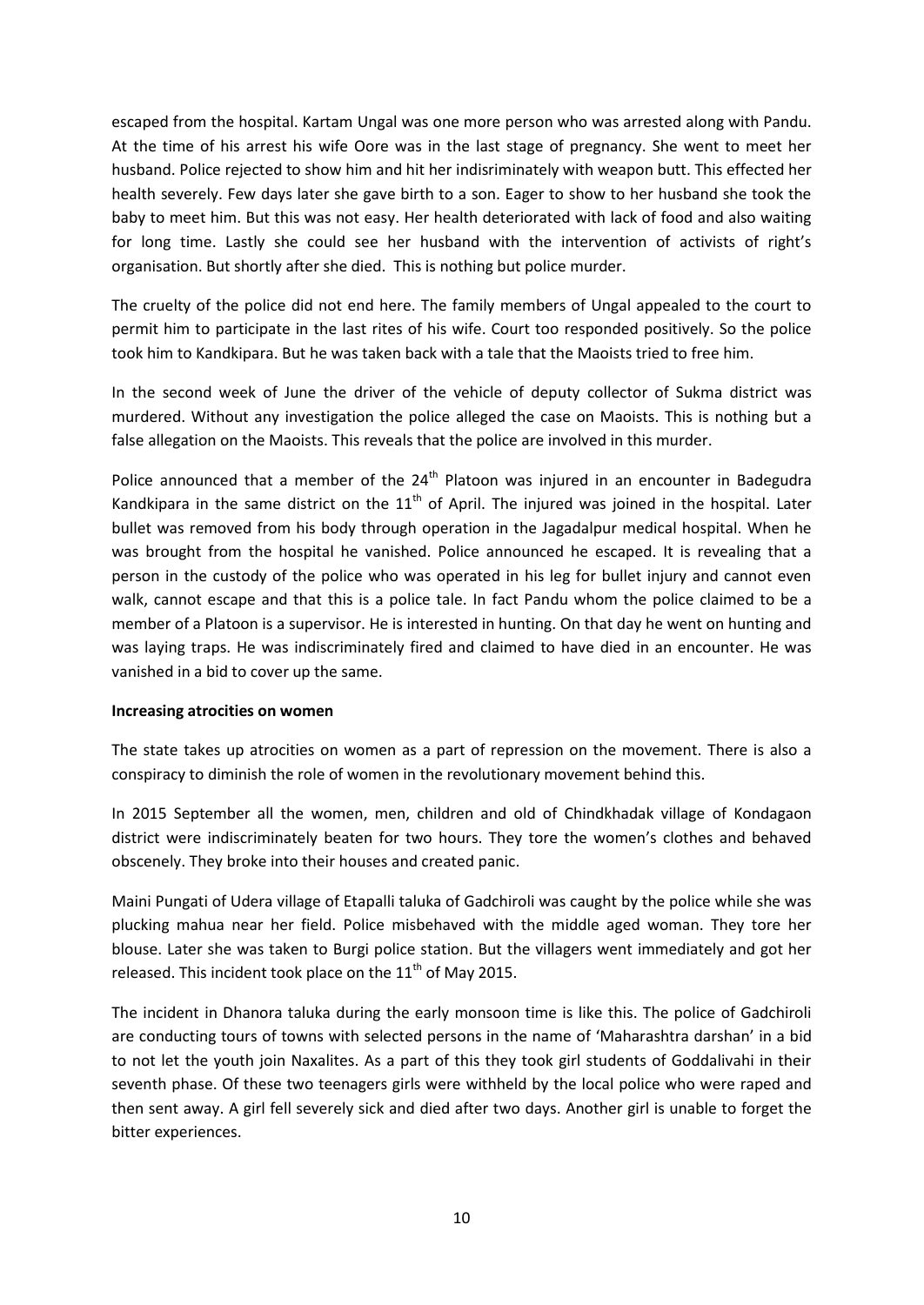The month of October of 2015 witnessed indiscriminate firing on the people of Peda Gelluru, Chinna Gelluru, Pegidepalli, Gundam and other such villages. There are 40 women affected in the police atrocity. There was sexual atrocity on four women including a 14 year old girl, a pregnant woman. The pregnant woman was drowned and taken out of the pond and raped. Mass organisations and democrats raised their voice against this incident. If not so, the incident would have been lost in the darkness of history like many other incidents made by the police and Para military forces.

In the incident in Kunna and Pedda villages on  $4<sup>th</sup>$  January 2015 a woman who rejected to show the way was severely beat. Later they entered the village and beat the women. Their clothes were torn and they were harassed. Nine women were mass raped.

In the dates of 11-15<sup>th</sup> of January police attacked Punnur, Nendra and Gottd villages and created panic. Seven women were mass raped. Many women were ill treated.

On the 15<sup>th</sup> of July 2016 Rukni was mass raped by the police in Sunchikuna village in the limits of Parsegarh police station of Bijapur district. She was taken to the police station in an unconscious state. Later the police vanished her.

In the dates of 11-15<sup>th</sup> of January police attacked Punnur, Nendra and Gottd villages and created panic. Seven women were mass raped. Many women were ill treated.

On the  $15<sup>th</sup>$  of July 2016 Rukni was mass raped by the police in Sunchikuna village in the limits of Parsegarh police station of Bijapur district. She was taken to the police station in an unconscious state. Later the police vanished her.

## **Attacks on villages-destruction, loot, arrests, tortures**

In the third phase of greenhunt there are patrollings, campaigns and great campaigns during which there are attacks on even interior villages. There is not a single village unattacked. The police go to a village as if like an enemy country goes to a country with its army to attack. Children, old and young are indiscriminately beat, tortured, women harassed, raped. Utensils and other such things are destructed, food grains thrown away, crops destructed, gold, money, goats, pigs, hens, eggs and clothes stolen. People are arrested as per their wishes. There is nothing that the police forces would not do. The villages would fall in a helpless state after the police attack. The people have to immediately do a lot of things – they have to rush to get released their kith and kin. Any delay would lead to killing. The injured should be treated. The children should be soothened. The food grains, the broken utensils, the children's hungry stomachs – the condition of the mothers is unimaginable. It is women who have to go to get their men released. If a village is attacked it would take a long time for the families and persons to recover physically and mentally. The constant attacks would shatter them much more. The families of the deceased would face a permanent loss.

It is easy to describe the violent incidents the people faced. But it is not possible to describe their loss, injuries and grief.

## **Repression on meetings and gatherings**

People celebrate many revolutionary days like the Bhoomkal divas, the day of the formation of revolutionary janathana sarkars, March  $8<sup>th</sup>$  the International working women's day, May Day the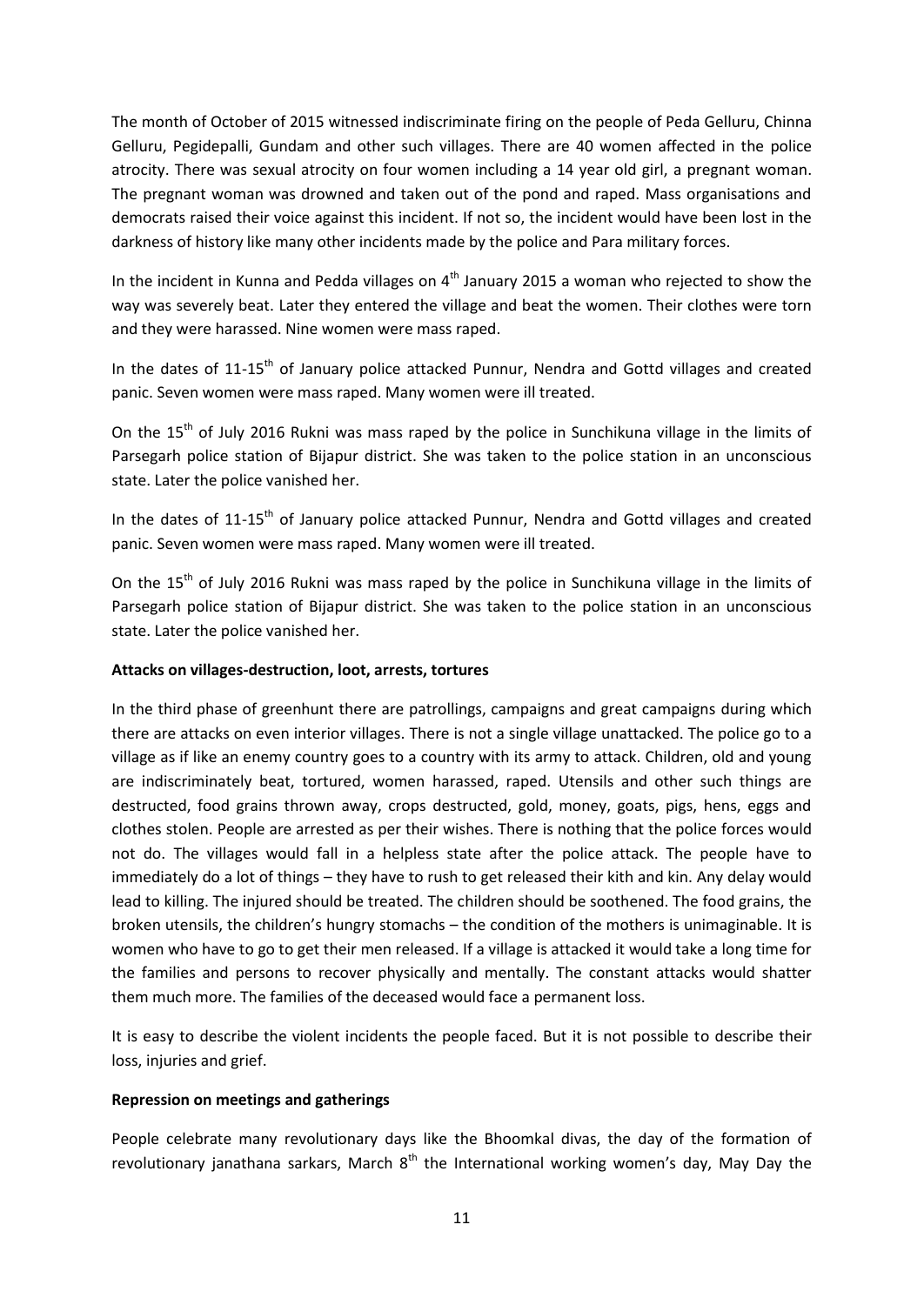international workers day, July 28<sup>th</sup> the martyrs day, September 21<sup>st</sup> the foundation day of the Party, December  $2^{nd}$ , the formation day of PLGA with the call of the revolutionary movement. There are meetings and rallies on these occassions. In a bid to frighten the people the police intensified attacks and fake encounters during these times.

Under the leadership of the revolutionary movement people are redefining their lives. As a part of this they are taking up land levelling program in a big way every year from  $10^{th}$  of January to the  $10^{th}$ of February. The exploiting classes do not like the development of the people since they strengthen through exploiting them. So they are trying to fail this program. In Jojod village of Bijapur district the people who were engaged in this program were indiscriminately fired in which five persons including a 14 year old girl were killed and another woman severely injured. It means that the people are forced to give blood for levelling their lands.

On the 29<sup>th</sup> of July 2015 Nehadi village was attacked, the artists of Chetana Natya Manch engaged in preparations of martyrs day were attacked. We saw that Hemula Podiyal was killed. Disturbing such programs means severely hurting and insulting the sentiments of the people. Many sons and daughters rose from the land of Dandakaranya to liberate the world from the chains of exploitation and gave their lives. So their parents, relatives and people are eager to celebrate the martyrs week from July 28<sup>th</sup> to August 3<sup>rd</sup>. They wish to hear the stories of the courage and sacrifice from the songs and words of their colleagues.

During the PLGA week from December  $2^{nd}$  to the  $8^{th}$  celebrated every year the success and failures of the people's war for the past period of one year is reviewed. They decide the immediate tasks. People have direct and indirect part in each and every success of people's war. Their sacrifices are a part. So speaking of these successes means to remember their sacrifices and those of their children. The state deals so rough and cruel with such an emotional occasion.

# **Lies and ill propaganda**

The psychological war as a part of multipronged war of the state depends on lies and ill propaganda. Theh IG of Bastar Sivaram Prasad Kalluri propagates a lie every day thus engaging in ill propaganda. He justifies the cruel repressive actions of their forces. He tries to throw mud on the revolutionary movement. He portrays the incidents in which unarmed persons were tortured and killed as encounters. When police are injured or killed in firing with guerilla forces and the guerillas are safe, it is propagated that Maoists are killed in a big way. Most of the surrenders propagated by the police too are fake. People are picked up from weekly markets, bus stands and railway stations and forcibly surrendered. They are forced to propagate the lies that the government and police wish to propagate. It is propagated that there are differences between the leaders of the party, there is a division between the Telugu-Koya cadre, local-outside cadre, that family planning operations are forced and many such blatant lies are propagated.

The SP of Gadchiroli district Sandeep Patil is putting the peasantry to severe tortures. The tortures remember that of the Rajakars of the then Telangana struggle. During 2016 March-June nearly four hundred peasants were beaten with salt and chilli powder. They were cruelly tortured. The youth were suspended with ropes to their shoulders and dragged along the road. In Thodgatta a farmer was beaten and legs stretched a lot. As a result his legs stopped working. He cannot bring his two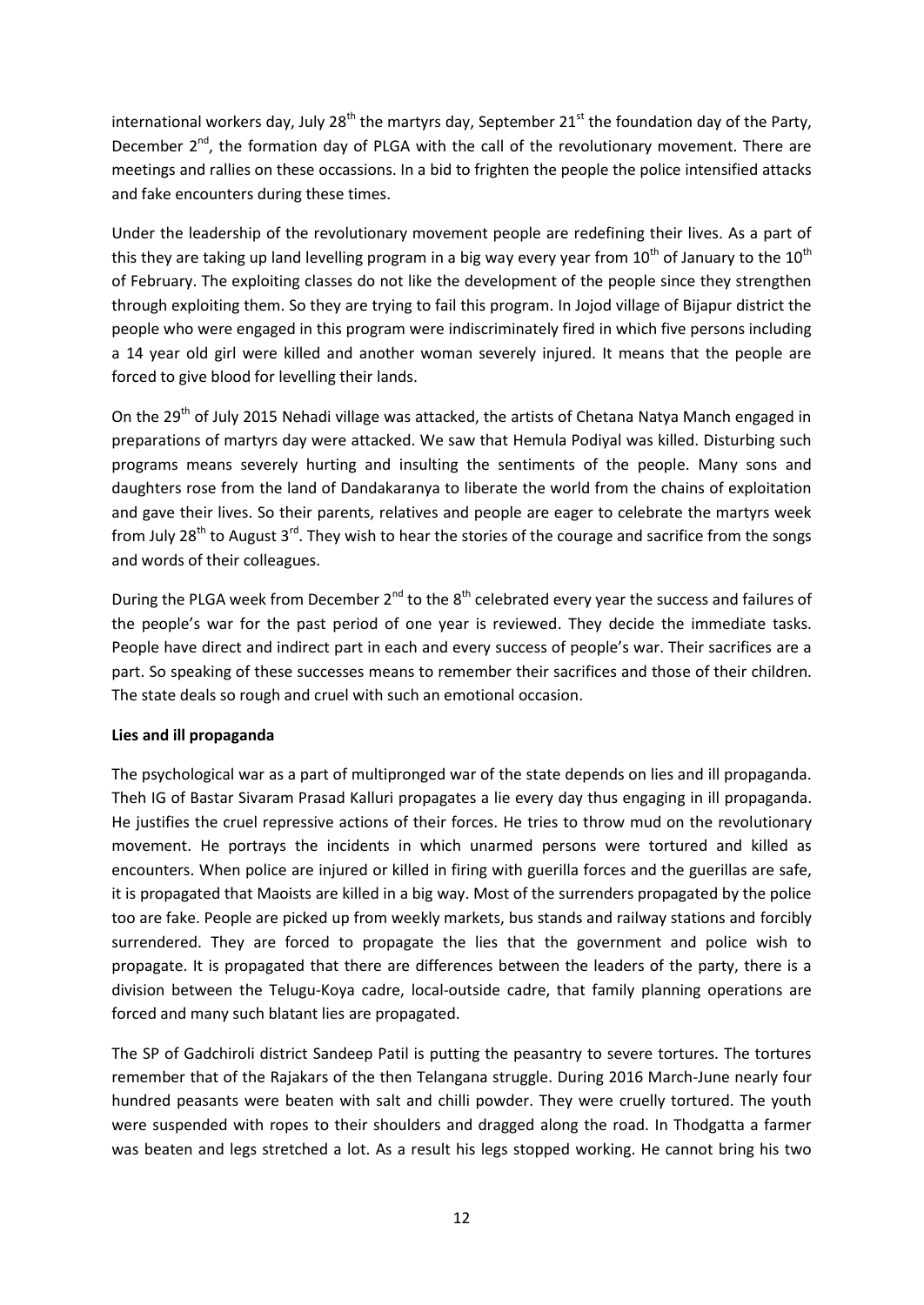legs together. The police do not tolerate if anyone roam in the forest with a cattlebar. If a person is seen while attending nature call, the police brand him Maoist and torture.

Farmers of Kandala (Aheri), Bhatmalani (Tipragarh) in the same district were fired and put to panic when they went on hunting. In Kasamsur area a farmer was deadly beaten since he did not listen to the police. in fact the farmer is deaf by birth. But the ppolice are not discriminate enough to realise such things.

As a part of such ill propaganda it was propagated last December that a four month old child was killed by the Maoists. A protest rally too was conducted against this in Jagadalpur and meeting conducted. In fact the child fell down from the drunken mother's lap and died out of suffocation.

In the Abujmarh Kalluri sensationally announced that 20 tribals were killed in a period of 15 days. But it was proved wrong in not more than two days by none others but his own police officials. The lies of Kalluri can be understood from what he said about the chemical attack on Soni Sodi. He said that her family members and relatives were involved in this attack and even tried to fix them. Later he said that Umar Khalid, a student of JNU who was arrested on sedition and Maoists too are involved. Soni Sodi clearly said that Kalluri is involved in this attack. Democrats and mass organisations opposing the state violence are branded to be Maoists and Maoist frontal organisations. Through these lies and ill propaganda they are trying to distance the people from revolutionary movement.

## **Formation of anti revolutionary, fascist organisations**

Though they have lakhs of military, Para military and police forces in their hands to unleash repression, the central and the state governments encourage much more fascist, private goonda armies and organisations. They conducted massacres like Janajagarana, salva judum through the goonda armies. Now they are making serious attempts to run salva judum-2. As a part of this they are forming Samajik Ektha Manch, Naxal effected organisations, Mahila Ektha Manch and other such reactionary gangs with the left out salva judum goondas, unsocial elements, anti people and those who were punished by the movement. Democrats opposing state violence are attacked. The program of these organisations is to take up rallies, meetings and propagate lies on the revolutionary movement.

In the name of opposing Naxal violence Samajik Ektha Manch was brought forward and 'protest rally' and meeting were conducted on 22<sup>nd</sup> December in Jagadalpur. People and school children are threatened and forcibly brought to these meetings and rallies.

Since2014 intellectuals of the government Professor Arvind Solni and Prof. Milind Thudse, Srikanth Bhovthe, Datta Sirke, Indrajith Rokte, Prasanth Mahalle and other sch persons started opposing revolutionary activities with the encouraement of the Maharashtra government. They are indulging in activities like organising those who were punished by the guerillas in the people's court to sit in hunger strikes, propagating among the people to participate in elections, take up peace rallies in the name of opposing Maoist violence in Bastar too, giving a call to the people to donate labour to construct roads and culverts. The police are in total support to these activities. By 2015 an organisation was started with the name of Bhoomkal organisation and anti revolutionary propaganda is taken up under this banner. Since the police are unable to get hold of enough forces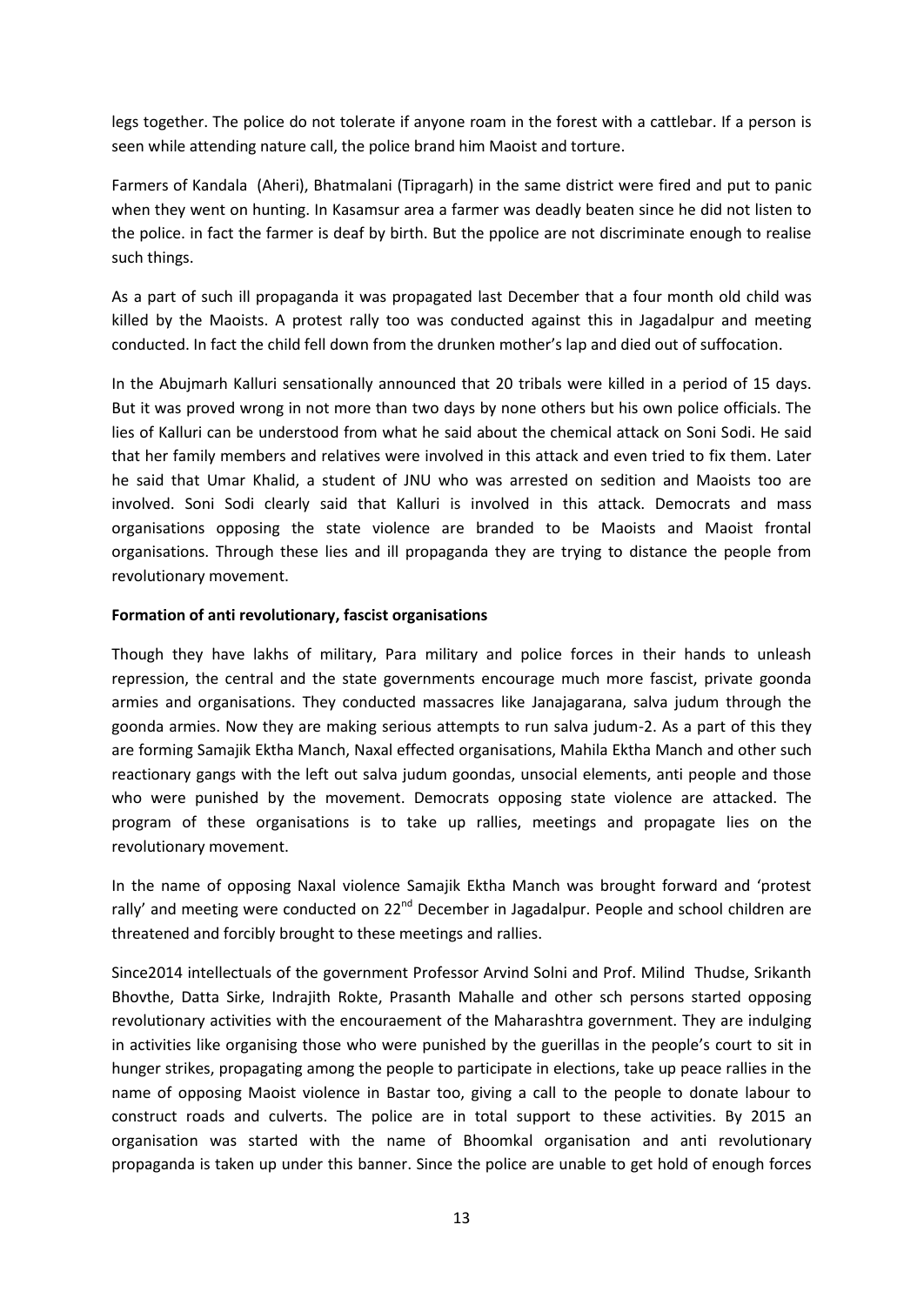for them in the area of struggle they are gathering such forces from Chandrapur, Nagpur, Mumbai and other such towns.

While the people are demanding to implement PESA in the fifth schedule areas the police are paying a deaf year. They are also ill propagating that this is a demand instigated by the Maoists. The police are instructing to arrange gram sabhas in the villages as per their instructions. On the other hand Suresh Barsagade who is taking up activities in the Etapalli taluka with the support of the police in the name of Jan Hithvadi Manch is diverting the people saying that PESA is to be implemented as per the amendments f the Governor. Swajan organisations sponsored by Switzerland is taking up programs highlighting acts like PESA in Bhamragarh area in the name of inculcating consciousness among the people.

It could be recollected that Hitler too formed such organisations to kill communists, jews, worker's organisations and opposition. The fascist bureaucracy in the veil of democracy in our country is clear.

## **Iron heel on right to express**

The extent of state violence on the tribal and non tribals of Dandakaranya does not allow anyone to respond. But the state does not tolerate such peole. It tries to suppress the protest voices. As a part of this it is attacking the democratic organisations, democrats, journalists and opposition parties through police and sponsored organisations. Goondas attacked the house of Soni Sodi under the direction of the government and police. They put up posters that she should not enter Bijapur. Ultimately she was attacked on her face with chemicals. Eesa Khandelwal, Paarijatha Bharadwaj, Saalini Gera, woman advocates, activists of voluntary organisations, social activists like Bela Bhatia who are trying to provide free legal aid to the tribals under the name of Jagadalpur legal aid group have been threatened and attacked. Their houses were attacked. The owners of their houses were threatened to throw them out of rented houses. A rally was conducted in the name of Mahila Ektha Manch against professor Nandini Sundar who filed a petition in the Supreme Court challenging Samajik Ektha Manch. Her effigy was burnt. Jagadalpur Bar association opposed the advocacy of the legal aid activists on behalf of the tribals. It is unfortunate that the Bar association that has to help for the protection of justice and democratic rights and other such values is so unjust and undemocratic.

The media is facing a lot of sanctions in order that it does not throw light on the repression on the people. It could be remembered that during salva judum any reporter who goes to the interior area for information was ordered to kill by the then SP in a wireless message. As a part of it Somaru Nag, Santosh Yadav, Prabhath Singh, Deepak Jayaswal and other such journalists were arrested, put cases under UAPA and put in jail. Samajik Ektha Manch goondas attacked Malini Subrahmanyam working as a freelance journalist in Jagadalpur for the past five years and acted obscenely. She had to leave Jagadalpur.

Well known BBC corresspondent Alok Putul who went to Jagadalpur to know the facts of the fake encounter of Adamal was threatened. Samajik Ektha Manch led a rally against him. Alok Putul had to leave Jagadalpur and flee to Raipur to save his life.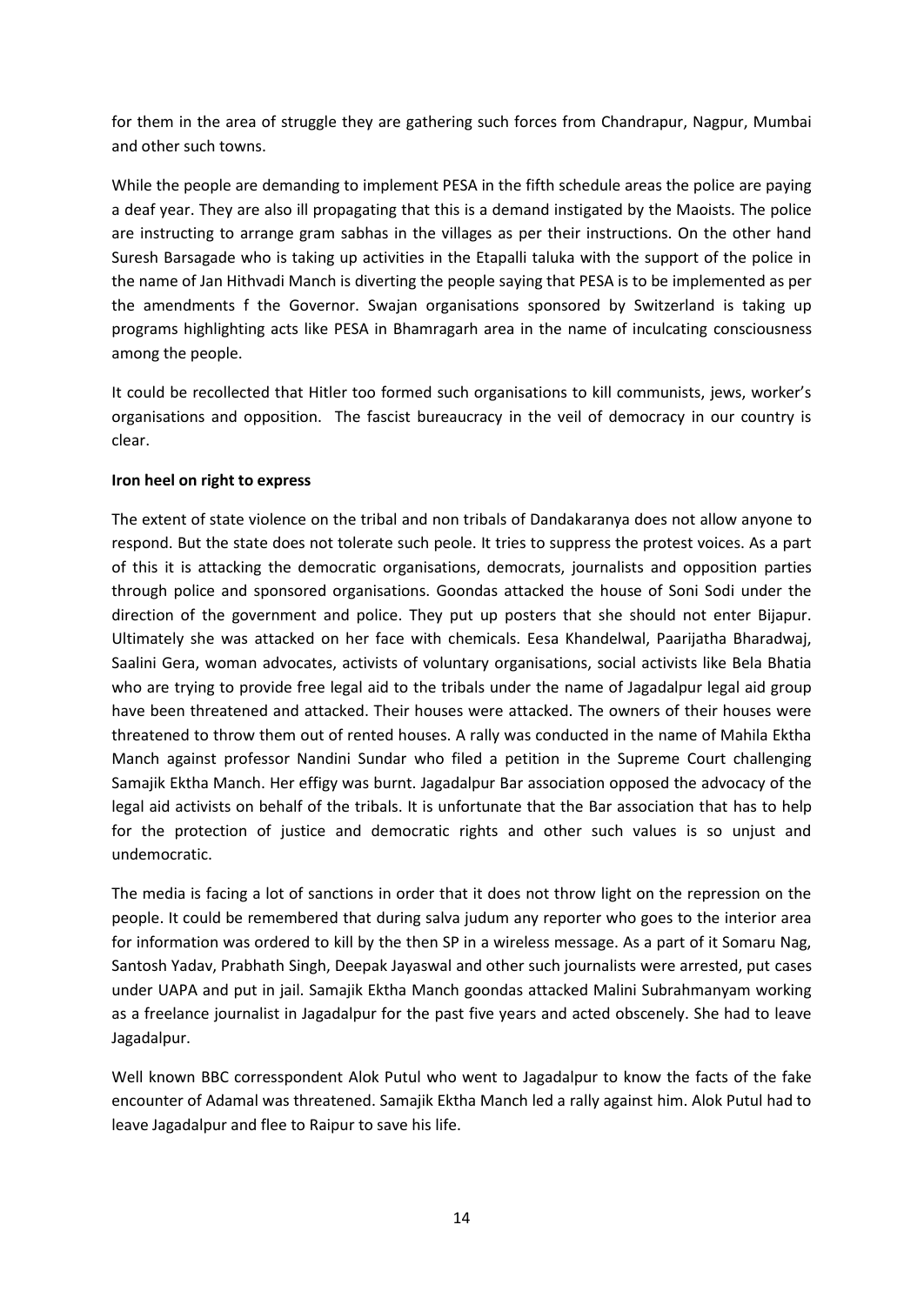The leaders and activists of the Congress Party questioning the repression on the people too is not tolerated. This reveals the fascist attitude of state repression. Congress party conducted a demonstration in the name of 'Lokthanthr Bachao' (Protect democracy) on 16<sup>th</sup> February in Bastar. It has become inevitable for the congress party to take up such programs in the present conditions in Bastar. Police lathicharged the demonstrators. Many of the activists were severely injured. Congress leaders and activists questioning the police repression are being harassed by the police. Security of such congress leaders was removed.

Meanwhile a leader of Aam Admi Party Soni Sori conducted a walk from August  $9^{th}$  to the 15<sup>th</sup> in the name of Bastar Kranthi Yathra. During this walk she tried to bring to light the attrocities of the police on women and peasants in Bastar. The police haunted her for one week.

In Gadchiroli district Bharath jan andolan is working for the past twenty years. It was formed under the leadership of late BD Sharma. Initially the organisation limited its activities to Dhanora taluka and subsequently spread to other talukas. While educated youth are demanding for the implementation of PESA and are engaged in various voluntary organisations, the police especially target Bharath Jan Andolan branding them Maoists and are harassing them. Famous Dr. Prakash Aamte who is serving the people in the fields of education and medicine for the past four decades too has become a target of ill propaganda of the police. Similarly Abhay Bang and Rani Bang the pair working in the field of medicine in Dhanora taluka for the past 30 years and many doctors, malaria workers, teachers, journalists, anganwadis, sarpanches, police patels and other such employees are branded to be sympathisers of Maoists and harassed by the police.

## **Cruel laws-rigorous punishments**

State says that anyone must be as per the law. But it never bothers laws. Fake encounters, atrocities, fake arrests, tortures, attacks on villages…nothing abide the law. On one hand state violates laws and on the other, at times it banks on these laws to implement repression. Thus UAPA, Chathisgarh Special Security Law-2005, MACOCA and other such cruel laws. The government jailed hundreds of ordinary people and revolutionaries in Chathisgarh and Maharashtra in the name of these laws. The courts are giving rigorous imprisonments to each and every person the police arrested and branded Maoists. This once more reveals that it is false to say that the judicial system has autonomy and that the administration, judiciary and police departments are one and the same.

Comrade Nirmala was an undertrial prisoner in the Jagadalpur central prison since mid 2007. She was acquitted in more than 150 cases. But she is continuously foisted with false cases and not allowed to come out. Perhaps none in the history had been foisted with so many cases, especially a woman.

Comrade Padma who is in the same jail had been released three times until now. She is being arrested in front of the jail gate, foisted with new cases and arrested again.

Madakam Gopanna faces the same fate. He was released after nine years after being acquitted from all the cases. But he was arrested once again and new cases foisted.

Comrade Malathi is in Raipur central prison since 2008 January and completed ten years of punishment given with false evidences in the CD case. She was punished with another seven years in the arms case. A court judgement says both the punishments have to be implemented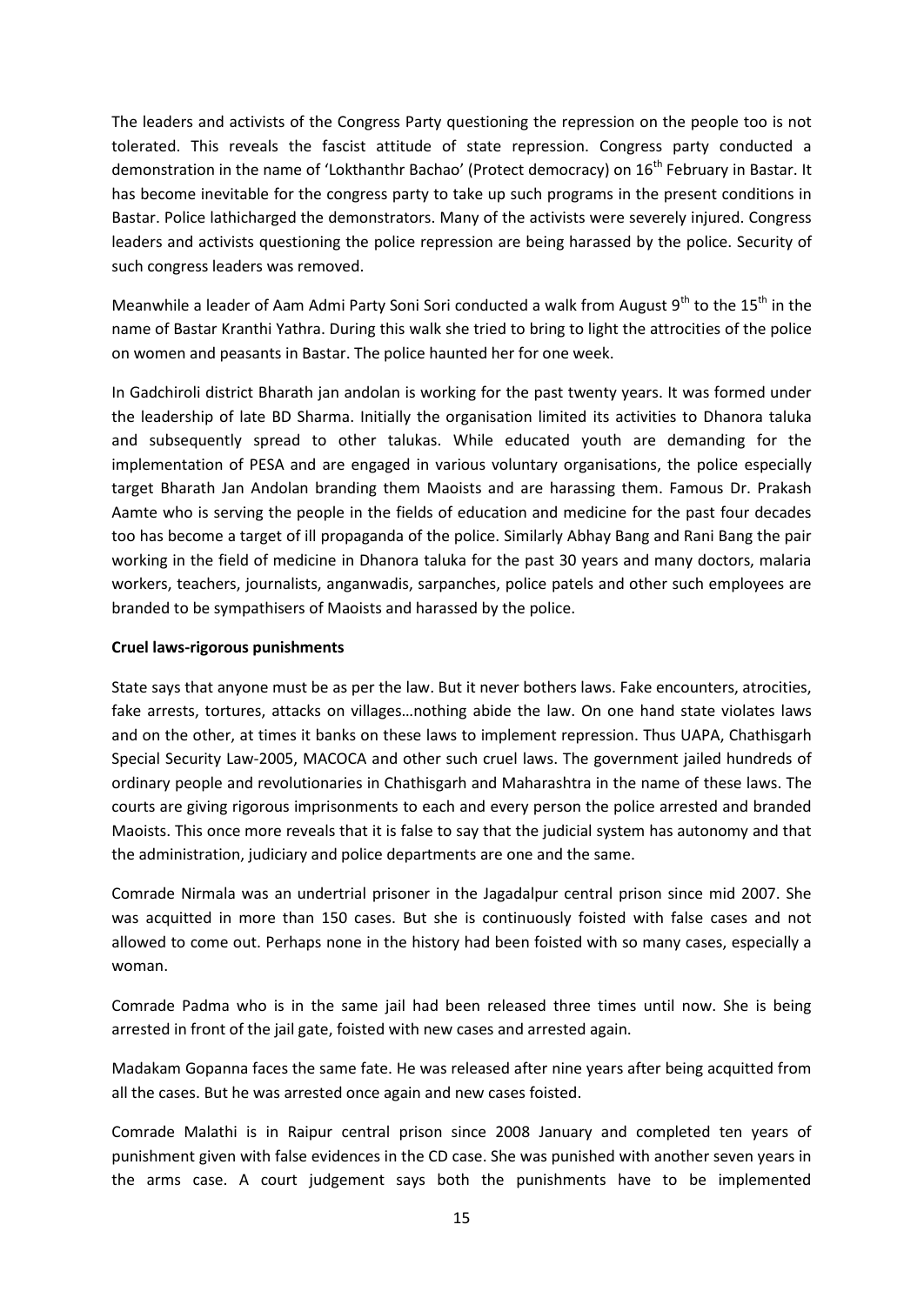simultaneously. But the second punishment is being implemented after the first one. The government is conspiring that she does not come out of the jail.

Angela Sontake in the Mumbai jail of Maharashtra completed punishments in the old cases while new cases are continuously being foisted on her.

Prisoners are stuffed in Chathisgarh and Maharashtra jails more than the given capacity. The prisoners are facing lack of proper food, minimum facilities, inconveniences, ill health and mental tension. The prisoners are not properly treated. As a result many prisoners are dying. They are not being taken to court for trials. Thus all the rights of the prisoners are being grossly violated.

Many revolutionaries and rural peasantry are languishing in jails for years together in Mumbai, Nagpur, Chandrapur, Yavathmal jails in Maharashtra. There are more than ten persons punished with life imprisonment among these under false allegations. Comrade Duga, Manas and other revolutionaries are still in the jail. Peasants of Kamalapur, Challevada, Rajaram and other such villages who were arrested during the Kamalapur conference in a bid to foild it are still attending court adjournments.

## **Effect of repression on people's life**

It is not easy to explain the extent of the effect of the repressive condition on the people's lives. Due to repression the people's life is being suffocated economically, politically, socially and culturally. The families who lost their members are at a permanent loss. There are permanent injuries for those who face tortures and jail punishments. It is not only the physical distance and mental grief that effects the families of the prisoners. It is a financial burden. They are forced to sell away their cattle and lands to buy justice that is a mirage. They are forced to get money on loan. The effect of the loss of houses, crops and other properties in the attacks is long termed.

The daily life too is severely effected. The people, both tribals and non tribals depend on the forest as much as they do on agriculture. But due to the regular patrolling and attacks of the government armed forces, the increasing police stations and camps coming up in the villages as a part of carpet security, no village, house, land and forest is secure for the people. Insecurity hunts them always. So agriculture, procurement of forest produce is effected. Due to the insecure atmosphere in the villages, the people, mainly youth are forced to migrate for labour. The owners of immeasurable forest produce, the children of the forest are forced to go to unknown places and live as slaves.

The people are mainly dependent on the forest and land for their daily life and go to the weekly markets for salt, onions and other such daily necessities. Due to regular patrols and carpet security people are afraid to go to the market. Police are attacking the weekly markets too and so they are irregular. People do not have much consumer capacity. So a gap of one week of the market would put them to inconvenience regarding minimum necessities like salt.

People of Dandakaranya mainly depend on herbs and local doctors for medical necessities. They visit hospital in the nearby towns only with serious diseases. In villages where the revolutionary janathana sarkars are working people get relatively better treatment. Now due to repression there are limitations to janathana sarkars. They are afraid to visit hospitals for serious diseases.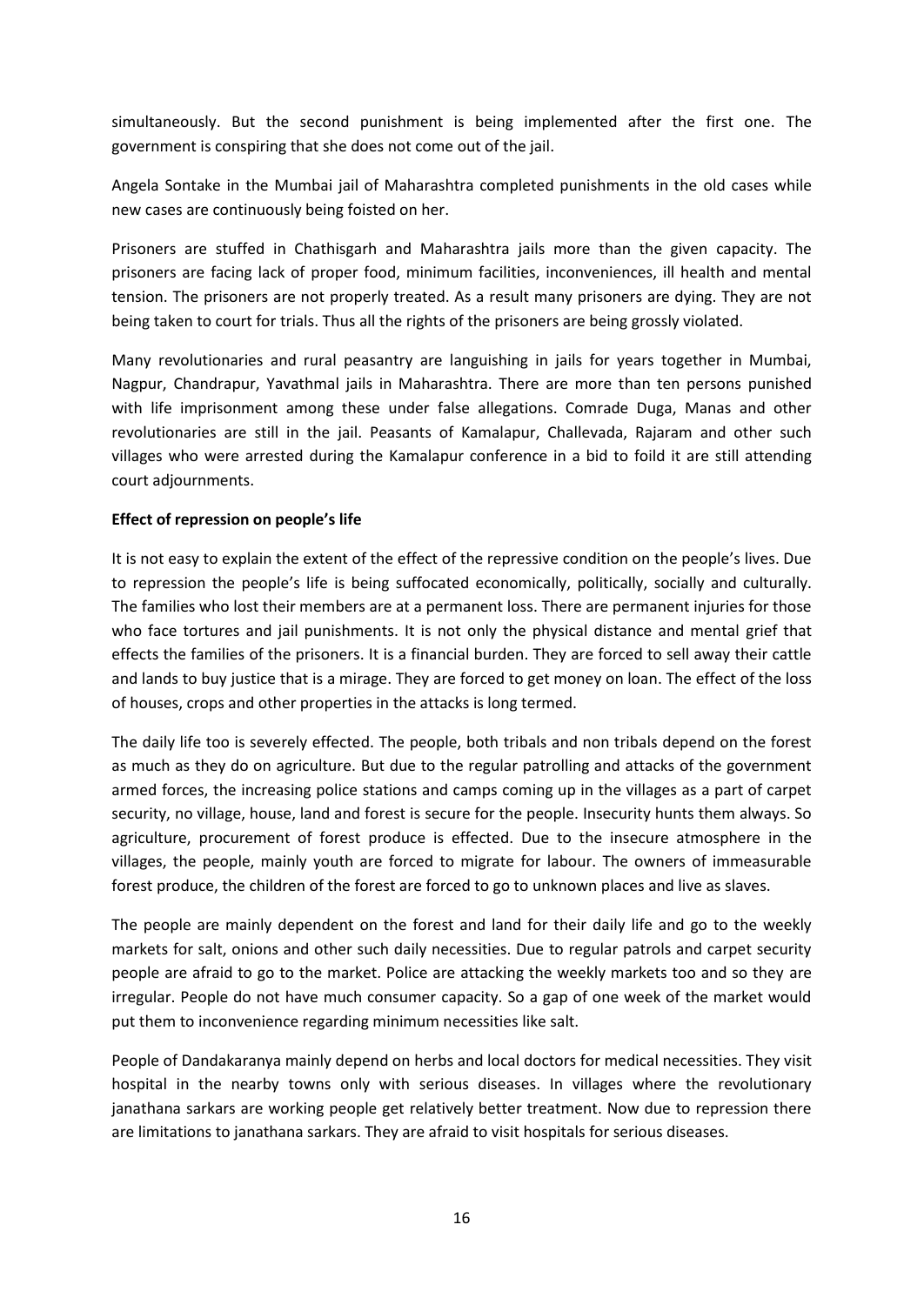It is the same condition with education. There are no schools in the interior areas. Even if there are schools there are no teachers. So literacy in the forest areas is almost nil. While the janathana sarkars are running schools to bring a change in this situation, the state is destructing them, killing the teachers and depriving the children of education. One or two children who go to the nearby towns from the interior areas are unable to tolerate the police harassent and are leaving their studies.

Few schools in few villages have turned into police and Para military camps. The Supreme Court directed to lift police camps from schools, in January 2011. The state government agreed to this and requested four months time. It is now four years since the direction but the police did not leave the schools. This is severely effecting the studies of the children, mainly girls.

Sports, marriages, deaths, ceremonies, festivals and all other such things are effected and thus the cultural origins of the people are disturbed.

# **Forcing to pluck eyes with their own fingers**

On one hand the state is unleashing unlimited violence and is disturbing the lives and families of the people in the area of the revolutionary movement. On the other hand the same society is preparing instruments of violence and is creating disturbance in the families. Some persons are forced to become informers, associate police and coverts through threatens and lure. Surrendered persons are recruited into police or DRG. Little educated unemployed youth are provided employment only in the armed forces. Government announced the formation of four battallions in Chathisgarh. Out of these, three thousand are to be recruited from the adivasis. Majority of the people who are now politically elite, are severely opposing their family members who are taking up such jobs. This is leading to splits in the families, relatives, persons and villages. Misunderstandings are on the rise. It is unimaginable that parents requested to kill their own children who turned traitors and creating loss to the people. Thus the exploiting ruling classes are disturbing the family relations and human relations for their interests.

## **Revolutionary masses protest repression**

The revolutionary masses of Dandakaranya once again established the historical fact that repression leads to resistance. They are bravely resisting repression and are supporting the PLGA that is protecting the revolutionary movement with innumerable sacrifices. The ruling classes dream that they can distance the people by threatening through repression. But the people are getting steeled with repression. Women have a more active role in the same. It is a daily routine of the police to attack the villages, beat those who they come across or pick up. Those picked up are killed in fake encunters or put in jails under false cases or turned informers through threatens. But on many occassions people, especially women follow the police, stop them on the way and get their men back with them. If the police do not leave them they go to the police stations and camps and fight. The people are bringing the bodies of the deceased in police firing and do the final rituals. Here are some incidents.

Kovasi Kosa of Chintaguppa was killed while he was gathering mahua on the  $31<sup>st</sup>$  March 2015 and a routine tale of encounter was announced. The nearby people went to Sukuma and took up agitation. Majority of the demonstrators were women. Later they brought the body to Chinthaguppa, put it in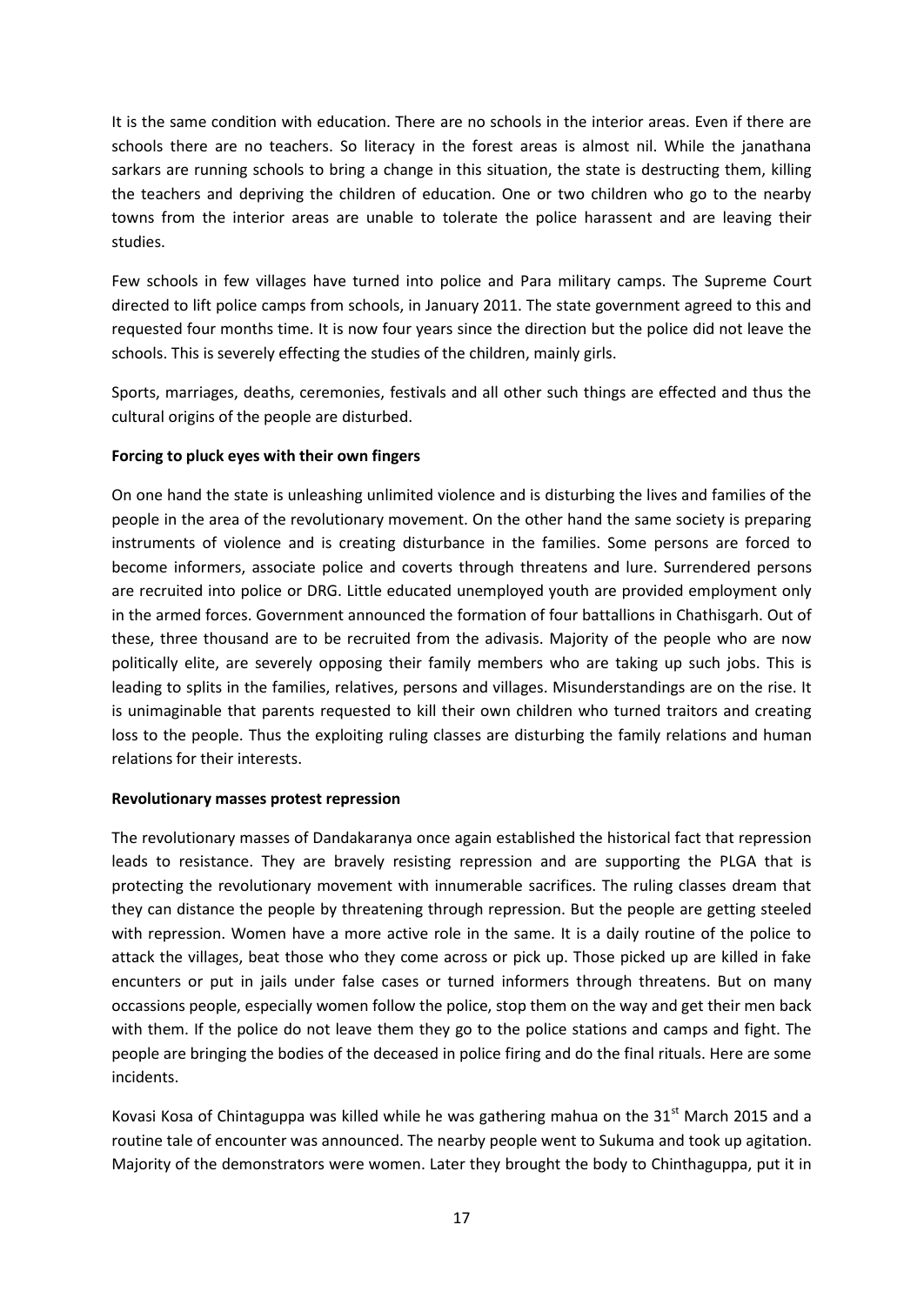front of the police station and gheroaed. The angry women pounced on the police with sticks and stones. Consequently two police were injured.

The same day Dornapal police attacked Burakapal village of jegurugonda area and arrested nine villagers who were fishing. 90 women went to Dornapal, fought with the polce and brought their men back.

On the 12<sup>th</sup> July 2015, Pamed police of South Bastar surrounded Dharmaram village and indiscriminately beat 18 villagers. Later they put them under their control and broke into their houses and started looting the people's properties. Women were angry with the police excesses. Scores of women came together and resisted the police with whatever they could catch hold of, like sticks and stones.

We saw that an artist Hemula Podiyal died in the indiscriminate firing on the artists of Chethana Natya Manch during an attack on Nehadi village on the 29<sup>th</sup> July 2015. His body and 19 artists were taken away. At this time children, old and young came together and tried to stop the police. Police could not tolerate this and pounced on the people. In this scuffle 45 women were severely injured. Inspite of the people's resistance police took the body and the artists with them. The people did not withdraw even if they were beat. Around 300 people followed the police until Dantewada and got them released.

In 2015 August police of Basaguda-Sarkenguda camps went on patrolling, surrounded Gundam village, arrested 17 farmers and took them to the Basaguda camp. Almost 200 women and 14 men surrounded the Basaguda camp and brought their kith and kin back with them.

Police attacked the weekly market in Chinthalnar on  $5<sup>th</sup>$  August 2015 and started harassing many villagers of Surpanguda, Morpalli, Silinger and Peda Bodkal. Women who went to the market organised then and there and entered into a scuffle with the police. They surrounded the police station and took up agitation. Police had to release all of them. Anyhow they detained five of them.

Similarly in the second week of August 2015 police attacked Mapad village and picked up 18 people. People gheroaed the police station for 48 hours and got them released.

On 21<sup>st</sup> September 2015 nearly ten thousand people from a hundred villages came together in the taluka centre to condemn firing on Birusu Aathram of Gattepalli village of Etapalli taluka in Gadchiroli district. Earlier there was another rally in the same town on the 19<sup>th</sup> of May. More than ten thousand men and women conducted rally protesting the ill behaviour of the commandos on the  $11<sup>th</sup>$  of May on Maini Pungati of Udera village. They submitted a memorandum to the SDP Nalvade condemning police attrocities on the women demanding action on the guilty. On the  $10^{th}$  of February 2016 fifteen thousand people came together to conduct a big rally in Etapalli town condemning police attrocites and opposing displacement. Except for the BJP communal elements and Sangh parivar, all the sections of the people and various political parties participated in the rally.

On the 30<sup>th</sup> September 2015 Telangana-Chathisgarh police attacked Tettemadugu, Dormangum, Pusuguda villages in the Kishtaram area of South Bastar division, picked up 21 persons and detained them in Edurallapalli police station. 82 women followed the police, gheroaed the police station and got them released.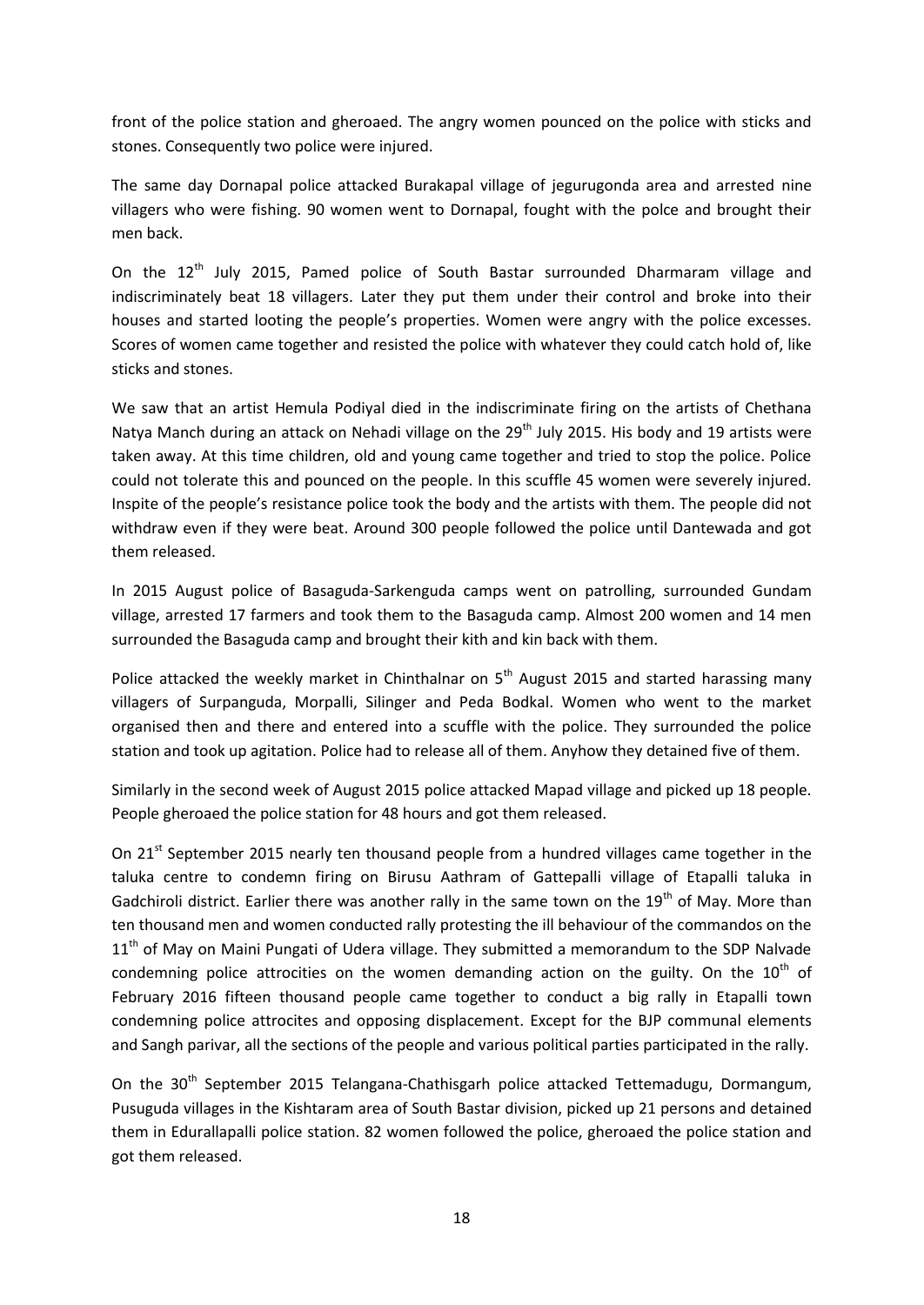Police plunged on the people in the weekly market in Palnar of Darbha division. Nearly one thousand people including Sarpanch, teachers and traders demonstrated in front of the police station. Two police men were suspended as an act of consolation.

In the same division five villagers of Gudra Khankipara were picked up and taken to Kuvakunda. Thousands of people of 27 panchayats gheroaed the police station with their traditional weapons opposing the arrest. They demanded the release or formal arrest of the people.

Sodi Ramesh of Surpanguda of Jegurogonda area was picked up on his way to visit his relatives on the 14<sup>th</sup> October 2015 and taken to Narsapuram police. He was tortured. As soon as they knew this information 120 women and 70 men gheroaed the camp and got Ramesh released.

On the 7<sup>th</sup> November 2015 CRPF, COBRA and DRG forces of Dornapal, Misma, Kerlapal, Pulbagadi, Ramavaram, Gadiras Base camps attacked on the villages of four panchayats in Kerlapal area at a time. They beat many people, dismantled martyrs memorials and created destruction. Bhoomkal Militia, Militia platoons of the villages resisted the attack with their traditional weapons. The police fled.

on 19th November 2015 a student Thathi Sohan an eight class student of POTA cabin in Cherpal of Bijapur district was indiscriminately beat on his way to his native village saavnaar. the boy started bleeding from his ear and mouth and fell unconscious. there was big protestagainst this incident. the 550 students of the POTA cbin boycotted classes. on the 2nd December 2015 students took up large scle rally and showed their protest.

Police attacked Kadiyametta village of Kondagaon district of East Bastar on November 1st 2015 and tried to take away 22 villagers. Women bravely stopped the police. they gheroaed them, entered into a scuffle. they snapped at the DRG forces. this went on for neary one hour after which the police had to leave the villagers.

Nine villagers were picked up by the police on 17th November 2015 from Raynar village of Maad division and put in the Orcha police station. Women organised against this and followed the police to the station. They conducted rally and got their men released.

There was a heavy protes rally with 40 thosand people on the  $8<sup>th</sup>$  of March 2016 against the police attrocities on women in the areas of struggle in Sukma, Dantewada and Bijapur districts. Various women and social organisations and the Congress Party jointly conducted the rally. Sloans like 'punish the police committing atrocities', 'remove IG SRP Kalluri who is murdering the adivasis', 'stop police repression in Bastar' were a few among many that reverberated in the rally.

In Bijapur girl students and their parents revealed to the media about the intrusion of the police into the girls' hostel and misbehaving with the girls.

The Sarv Samaj conducted Bastar sambhag bandh on the  $16<sup>th</sup>$  of July this year opposing the atrocities and massacres onwomen in Dandakaranyam along with Madakam Idime. On this occasion the demonstrators brought forward twelve demand including the suspension of IG SRP Kalluri.along with various mass organisations and parties trade organisations too expressed solidarity to this bandh.